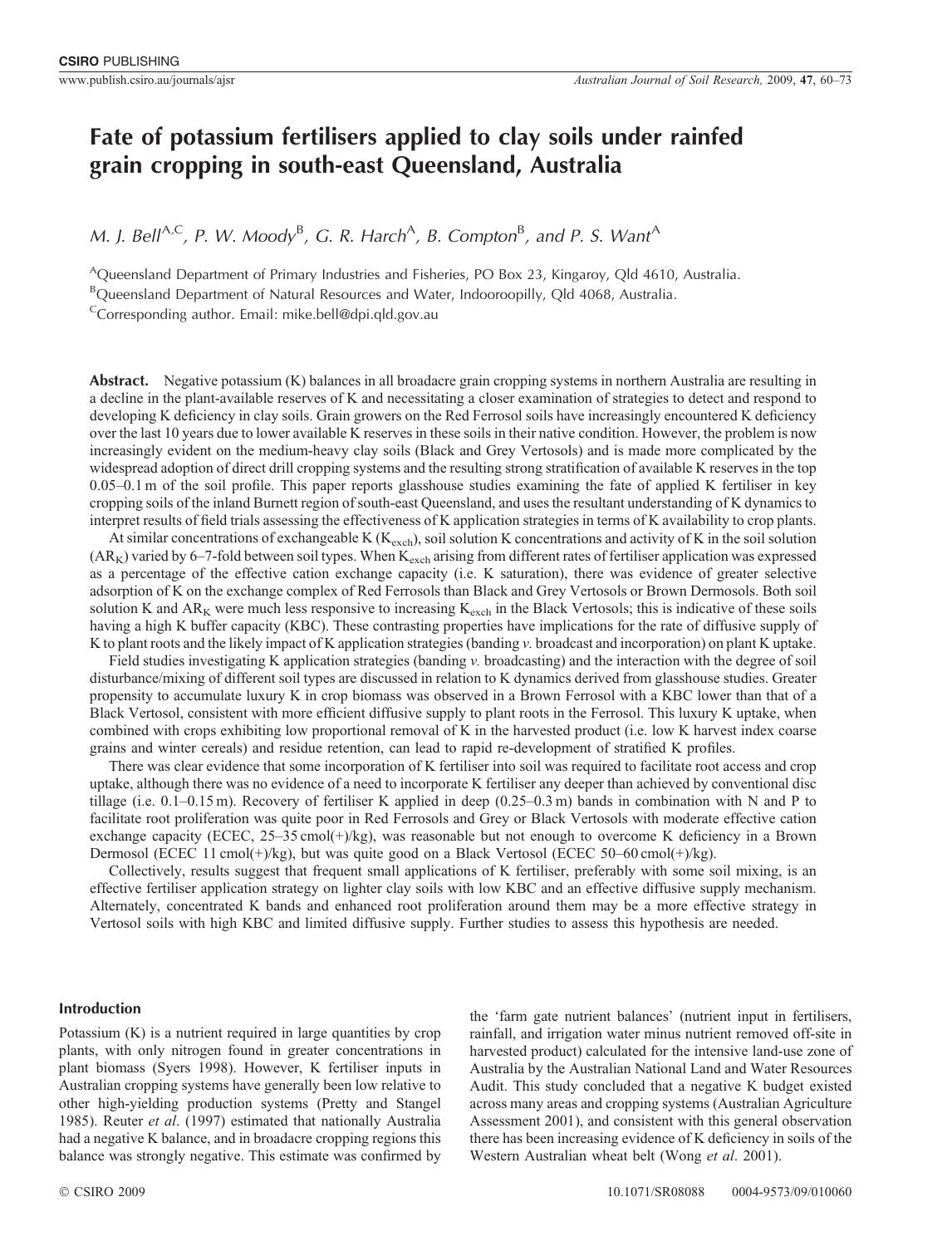In Queensland, negative K balances were almost universal, with the exception of some areas of intensive horticulture in coastal areas [\(Australian Agriculture Assessment 2001](#page-12-0)). Even the sugar industry, which has a history of significant K fertiliser inputs, shows negative K balances and a decline in soil K reserves [\(Wood and Schroeder 2004\)](#page-13-0). The major broadacre grain cropping areas of inland Queensland, where cereal grains, cotton, and grain legumes are grown on soils with moderate to high clay contents and, in pre-cropping condition, moderate to high levels of chemical soil fertility (Webb *et al*[. 1997](#page-13-0)), are also characterised by negative K balances. The negative K balances recorded for rainfed cropping systems in the Red Ferrosol [\(Isbell 1996\)](#page-13-0) soils of the inland Burnett [\(Bell and Moody 2001](#page-12-0)) are consistent with the widespread evidence of declining and increasingly stratified soil K reserves, leading to K deficiency and yield losses (Bell *et al*[. 1995\)](#page-12-0). There is also an increasing frequency of reports of K deficiency on other soil types in the northern region (e.g. some Vertosols, [Bedrossian and Singh 2004;](#page-12-0) Bell *[et al](#page-12-0)*. [2005](#page-12-0)) that is consistent with declining soil K reserves, although the most common reports are so far associated with highyielding cotton crops ([Wright 1999](#page-13-0)). The situation on many of these soils is complicated by the presence of fixed and/or structural K pools not accounted for by current commercial soil tests that measure exchangeable K ([Moody and Bell 2006\)](#page-13-0).

Once K deficiency is recognised as a constraint to productivity, or as soils are diagnosed as being in the later stages of declining K reserves, the key issues then become determining when to start applying soil K amendments and how to apply those amendments most effectively (both in economic and production terms). Soil test methodologies to determine the size of some of the K pools (e.g. solution K and exchangeable K) are well established, but there is still conjecture over methodologies to quantify 'fixed' K and 'structural' K, in addition to predicting the availability of these more recalcitrant pools for plant uptake ([Moody and Bell 2006\)](#page-13-0).

Even if the plant-available K status of clay soils could be reliably predicted, the most effective K fertiliser application strategies have yet to be determined and the economics of reliability of grain yield responses (cf. biomass) in rainfed production systems are uncertain. In crop and pasture systems in south-west Western Australia, where sandy soils predominate and redistribution of applied K down the profile by leaching is often recorded ([Barrow 1967;](#page-12-0) [Edwards 1998\)](#page-13-0), surface broadcasting of K fertilisers after crop or pasture establishment is an effective way of amending K-deficient soils. However, this approach is not suitable for heavier textured soils typical of rain-fed cropping systems in Queensland and northern New South Wales, as leaching of K does not readily occur in clay loam soils with moderate cation exchange capacities, such as the Red Ferrosols of the inland Burnett [\(White 2002\)](#page-13-0). The strongly stratified K profiles observed in many of the Vertosols of the grain-cropping region of northeastern Australia, even at uncropped reference sites [\(McKenzie](#page-13-0) *et al*[. 2004;](#page-13-0) M. J. Bell, D. Lawrence, and K. E. Klepper, unpublished data), also suggest limited leaching of K. In cropping systems on these soils, the lack of potential redistribution by leaching is exacerbated by reduced profile mixing from mechanical tillage in reduced and zero tillage

systems, and drier seasonal conditions are ensuring that topsoil nutrient reserves are often unavailable for root uptake.Arecent exampleofthiswasprovidedbyWang*etal*[. \(2007\)](#page-13-0), who showed that even when long-term applications of P fertiliser in excess of crop requirements were made to the top 0.1 m layer of a Vertosol under rainfed cropping, significant rundown in soil P reserves (up to 50% of total P removal from unfertilised plots) occurred in the 0.1–0.6 m depths of the soil profile. It is expected that similar processes of subsoil depletion and surface enrichment of available K reserves would be contributing to the observed stratification of this nutrient.

Fertilisers are primarily applied by banding in these rainfed cropping systems, either before sowing (N), in the seeding row at planting (N, P, and trace elements such as Zn), or as a sidedressing after crop establishment (N). However, there are limited opportunities to add K fertilisers to the mix applied at planting, especially in crops grown in rows spaced 0.75–1.5 m apart, due to negative impacts on crop establishment through salt effects. [White \(2002\)](#page-13-0) conducted several experiments to examine responses to muriate of potash (KCl) applications in deep bands (*c*. 0.3 m deep) by rainfed crops on Red Ferrosols. These studies indicated poor recovery of applied K from deep bands, despite several crops clearly showing K deficiency symptoms, and it was hypothesised that the lack of response was due to either the small soil volume enriched by banded K applications or an inability of crops to proliferate roots in and around the KCl band.

In addition to these uncertainties with application strategy, there are also suggestions that once K deficiencies are encountered in some of the heavier clay soils with high cation exchange capacity (CEC; e.g. those used for intensive lucerne production; [Collett 1997\)](#page-12-0), broadcast K application rates of the order of 500 kg K/ha are necessary to overcome the growth limitation. Whether these high rates are due to factors associated with cation competition in the soil solution in situations of high cation buffering capacity (high CEC and base saturation), or due to competition between plants and sites of K fixation in the clay matrix, has yet to be determined.

This paper reports results from laboratory assays and longterm field experiments with varying K fertiliser application strategies (rates, forms, and placement) on soils with differing clay contents and mineralogies used for broadacre grain, grain legume, and cotton production. Trials were designed to (*i*) investigate responses to applied K fertilisers on key cropping soils of the inland Burnett region of north-east Australia; (*ii*) determine whether K recovery could be improved by addition of N and P to the fertiliser band; and (*iii*) determine responses to different profile distributions of K achieved by differing levels of tillage and profile inversion.

# **Materials and methods**

The research was conducted at field sites, and on soil collected from the cultivated layer (top 0.1 m of the profile) of those field sites, located on the main cropping soils of the inland Burnett region of south-east Queensland, Australia [\(Table 1](#page-2-0)). Soil types [\(Isbell 1996\)](#page-13-0) ranged from heavy-textured Black and Grey Vertosols (65–75% clay), through to lighter textured Brown Dermosols (35–40% clay) and Red and Brown Ferrosols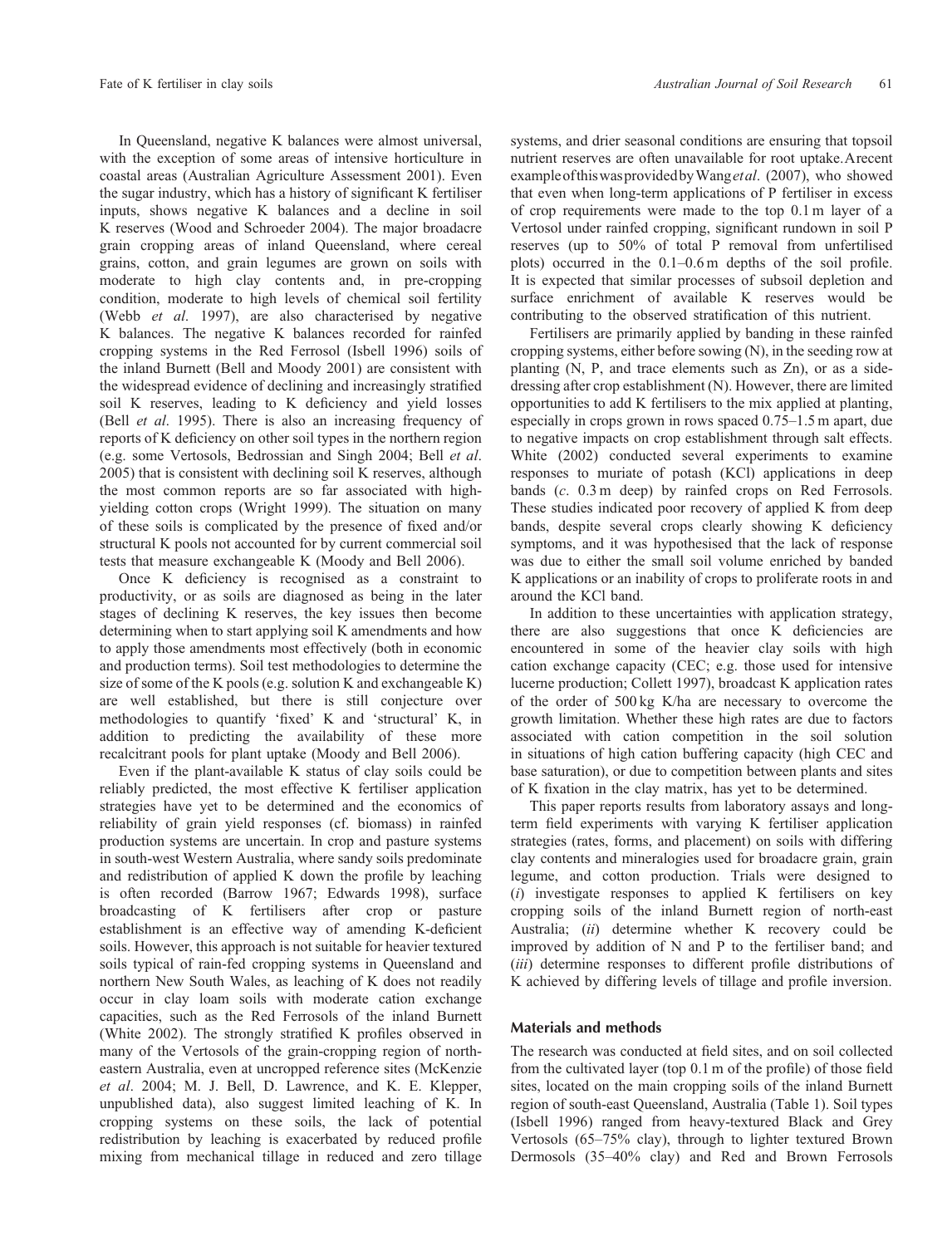#### **Table 1. Classification and key chemical properties of soils on which field and glasshouse experiments were established**

<span id="page-2-0"></span>Properties of both surface soil (0–0.1 m) and subsoil (0.3–0.4 m) profile layers are shown for sites of field experiments, while the additional soil used in the glasshouse experiment was collected from the top 0.1 m of the profile

| Site             | Depth                  | Soil classification <sup>A</sup>                          | pH <sub>w</sub>          |      | Exchangeable cations $(cmol(+)/kg)$ |      |        |             |  |  |
|------------------|------------------------|-----------------------------------------------------------|--------------------------|------|-------------------------------------|------|--------|-------------|--|--|
|                  | (m)                    |                                                           |                          | Ca   | Mg                                  | K    | Na     | <b>ECEC</b> |  |  |
|                  |                        | Soils used in incubation assay                            |                          |      |                                     |      |        |             |  |  |
| BV1              | $0 - 0.1$              | Endo calcareous self mulching Black Vertosol              | 6.8                      | 21.6 | 27.2                                | 0.50 | 0.51   | 49.8        |  |  |
| B <sub>D</sub> 1 | $0 - 0.1$              | Vertic eutrophic Brown Dermosol                           | 6.5                      | 6.8  | 6.3                                 | 0.13 | 0.47   | 13.7        |  |  |
| RF <sub>2</sub>  | $0 - 0.1$              | Haplic mesotrophic Red Ferrosol                           | 5.7                      | 5.5  | 4.6                                 | 0.62 | 0.24   | 11.0        |  |  |
| GV <sub>2</sub>  | $0 - 0.1$              | Endo hypersodic self mulching Grey Vertosol               | 5.7                      | 10.8 | 10.8                                | 1.62 | 0.43   | 23.7        |  |  |
|                  |                        | $KCl$ rate $\times$ incorporation method                  |                          |      |                                     |      |        |             |  |  |
| Taabinga site    |                        |                                                           |                          |      |                                     |      |        |             |  |  |
| BF1              | $0 - 0.1$              | Manganic eutrophic Brown                                  | 5.9                      | 6.0  | 3.6                                 | 0.11 | 0.05   | 9.7         |  |  |
|                  | $0.1 - 0.2$            | Ferrosol                                                  | 6.1                      | 6.3  | 3.6                                 | 0.06 | 0.08   | 10.0        |  |  |
|                  | $0.2 - 0.3$            |                                                           | 6.7                      | 6.0  | 3.5                                 | 0.04 | 0.12   | 9.6         |  |  |
|                  | $0.3 - 0.4$            |                                                           | 6.9                      | 5.2  | 3.5                                 | 0.02 | 0.19   | 8.9         |  |  |
|                  | <b>Wooroolin site</b>  |                                                           |                          |      |                                     |      |        |             |  |  |
| BV3              | $0 - 0.1$              | Endo calcareous self mulching                             | 6.5                      | 31.5 | 24.8                                | 0.39 | 0.68   | 57.3        |  |  |
|                  | $0.1 - 0.2$            | <b>Black Vertosol</b>                                     | 6.6                      | 31.7 | 25.1                                | 0.24 | 0.83   | 57.9        |  |  |
|                  | $0.2 - 0.3$            |                                                           | 7.1                      | 32.0 | 26.3                                | 0.19 | 1.16   | 59.6        |  |  |
|                  | $0.3 - 0.4$            |                                                           | 7.4                      | 33.2 | 26.2                                | 0.14 | 1.34   | 60.9        |  |  |
|                  |                        |                                                           | $K_2SO_4$ profile mixing |      |                                     |      |        |             |  |  |
|                  | <b>Haly Creek site</b> |                                                           |                          |      |                                     |      |        |             |  |  |
| RF3              | $0 - 0.1$              | Haplic mesotrophic Red Ferrosol                           | 7.1                      | 10.0 | 2.4                                 | 0.75 | < 0.01 | 13.1        |  |  |
|                  | $0.1 - 0.2$            |                                                           | 6.0                      | 5.4  | 2.5                                 | 0.17 | < 0.01 | 8.1         |  |  |
|                  | $0.2 - 0.3$            |                                                           | 5.5                      | 2.5  | 2.2                                 | 0.08 | < 0.01 | 5.4         |  |  |
|                  | $0.3 - 0.5$            |                                                           | 5.5                      | 1.6  | 2.7                                 | 0.06 | 0.04   | 4.3         |  |  |
|                  |                        | Deep banding of mixtures of KCl and di-ammonium phosphate |                          |      |                                     |      |        |             |  |  |
| BV1              | $0 - 0.1$              | Endo calcareous self mulching                             | 6.8                      | 22.0 | 28.0                                | 0.42 | 0.19   | 50.6        |  |  |
|                  | $0.2 - 0.3$            | <b>Black Vertosol</b>                                     | 7.6                      | 26.0 | 32.0                                | 0.12 | 0.76   | 58.9        |  |  |
| BV <sub>2</sub>  | $0 - 0.1$              | Haplic self mulching Black                                | 8.1                      | 21.0 | 14.0                                | 0.32 | < 0.01 | 35.3        |  |  |
|                  | $0.2 - 0.3$            | Vertosol                                                  | 8.6                      | 19.0 | 16.0                                | 0.13 | 0.57   | 35.7        |  |  |
| GV1              | $0 - 0.1$              | Endo hypersodic self mulching                             | 6.7                      | 15.0 | 12.0                                | 0.65 | 0.78   | 28.3        |  |  |
|                  | $0.2 - 0.3$            | Grey Vertosol                                             | 8.0                      | 22.0 | 17.0                                | 0.32 | 4.0    | 43.3        |  |  |
| B <sub>D</sub> 1 | $0 - 0.1$              | Vertic eutrophic Brown Dermosol                           | 6.5                      | 6.5  | 3.8                                 | 0.15 | 0.08   | 10.9        |  |  |
|                  | $0.2 - 0.3$            |                                                           | 7.9                      | 6.9  | 11.0                                | 0.05 | 1.9    | 19.9        |  |  |
| RF1              | $0 - 0.1$              | Haplic eutrophic Red Ferrosol                             | 6.8                      | 14.0 | 2.0                                 | 0.68 | 0.14   | 16.8        |  |  |
|                  | $0.2 - 0.3$            |                                                           | 6.8                      | 6.4  | 1.4                                 | 0.07 | 0.07   | 7.9         |  |  |
| RF <sub>2</sub>  | $0 - 0.1$              | Haplic mesotrophic Red Ferrosol                           | 5.7                      | 5.9  | 4.3                                 | 0.64 | < 0.01 | 10.9        |  |  |
|                  | $0.2 - 0.3$            |                                                           | 6.3                      | 6.2  | 5.1                                 | 0.08 | < 0.01 | 11.4        |  |  |

 $A$ Isbell (1996).

(50–65% clay). Clay mineralogy was not determined on individual soils, but could be expected to vary between predominantly iron and aluminium oxyhydroxides and kaolinite (in Ferrosols and Dermosols) to predominantly smectite (montmorillonite and lesser amounts of illite) in the Black and Grey Vertosols [\(Gray and Murphy 1999](#page-13-0); [Bedrossian](#page-12-0) [and Singh 2004\)](#page-12-0).

#### *Incubation studies*

Soil was collected from the top 0.1 m at 4 sites representing the major cropping soils of the inland Burnett (BV1, BD1, GV2, RF2; Table 1), air-dried, passed through a 2-mm sieve, and placed in 150-mm-diameter pots in the glasshouse. Gravimetric moisture contents of subsamples of the air-dried soils were determined and the respective weights of oven-dry soil in pots of each soil type were calculated to be 1200 g (BV1 and

GV2), 1500 g (RF2), and 1900 g (BD1). A  $K_2SO_4$  solution  $(86.0 \text{ g } K_2SO_4/L)$  was used to apply 7 differential K rates to each of 4 replicate pots. Rates corresponded to 0, 50, 100, 150, 200, 400, and 800 kg K/ha, based on the area of the pot surface; this was equivalent to 0 to *~*1200 mg K/kg air-dry soil ([Table 2\)](#page-3-0). Soils were thoroughly mixed, moistened to field capacity, and allowed to incubate in sealed plastic bags for 7 days before air drying.

At the end of the 7-day incubation period, subsamples of soil from each pot were collected for analysis of soil solution and exchangeable K and other cations. The remainder of the soil in the pots was allowed to dehydrate until soil weight was stable (i.e. soils were air-dry), and then soils were put through a succession of 5 wetting (to field capacity) and drying (to airdry) cycles over the ensuing 3-month period. During these cycles, temperatures in the glasshouse cycled between  $33^{\circ}$ C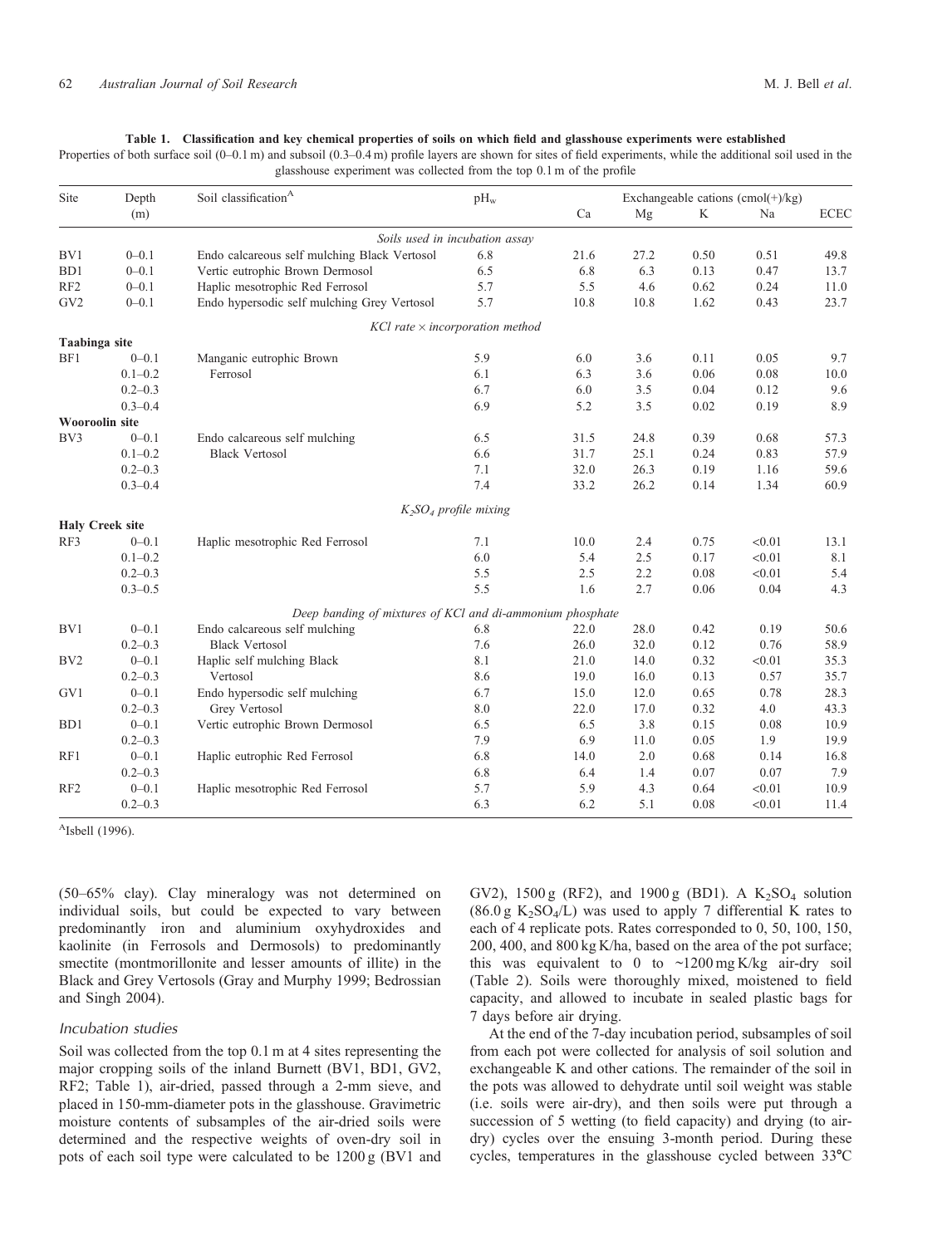| $\rm ECEC$ | Initial              | Initial                 | Soil wt |                  | Rate of K addition |                | Predicted final exch. K |           |  |
|------------|----------------------|-------------------------|---------|------------------|--------------------|----------------|-------------------------|-----------|--|
|            | exch. K<br>(cmol/kg) | $TBK_{60}$<br>(cmol/kg) | (g)     | kg/ha            | mg/kg              | cmol/kg        | cmol/kg                 | $\%$ ECEC |  |
|            |                      |                         |         | BVI              |                    |                |                         |           |  |
| 49.8       | 0.50                 | 0.52                    | 1200    | $\boldsymbol{0}$ | $\boldsymbol{0}$   | $\mathbf{0}$   | 0.50                    | 1.0       |  |
|            |                      |                         |         | 50               | 73.7               | 0.19           | 0.69                    | 1.4       |  |
|            |                      |                         |         | $100\,$          | 147.3              | 0.38           | 0.88                    | 1.8       |  |
|            |                      |                         |         | 150              | 220.9              | 0.57           | 1.07                    | 2.1       |  |
|            |                      |                         |         | 200              | 294.5              | 0.75           | 1.25                    | 2.5       |  |
|            |                      |                         |         | 400              | 589.1              | 1.51           | 2.01                    | 4.0       |  |
|            |                      |                         |         | 800              | 1178.1             | 3.01           | 3.51                    | 7.1       |  |
|            |                      |                         |         | BD1              |                    |                |                         |           |  |
| 13.7       | 0.13                 | 0.23                    | 1900    | $\boldsymbol{0}$ | $\boldsymbol{0}$   | $\overline{0}$ | 0.13                    | 0.9       |  |
|            |                      |                         |         | 50               | 46.5               | 0.12           | 0.25                    | 1.8       |  |
|            |                      |                         |         | 100              | 93.0               | 0.24           | 0.37                    | 2.7       |  |
|            |                      |                         |         | 150              | 139.5              | 0.36           | 0.49                    | 3.6       |  |
|            |                      |                         |         | 200              | 186.0              | 0.48           | 0.61                    | 4.4       |  |
|            |                      |                         |         | 400              | 372.1              | 0.95           | 1.08                    | 7.9       |  |
|            |                      |                         |         | 800              | 744.1              | 1.90           | 2.03                    | 14.8      |  |
|            |                      |                         |         | RF2              |                    |                |                         |           |  |
| 11.0       | 0.62                 | 0.58                    | 1500    | $\boldsymbol{0}$ | $\boldsymbol{0}$   | $\overline{0}$ | 0.62                    | 5.6       |  |
|            |                      |                         |         | 50               | 58.9               | 0.15           | 0.77                    | 7.0       |  |
|            |                      |                         |         | 100              | 117.8              | 0.30           | 0.92                    | 8.4       |  |
|            |                      |                         |         | 150              | 176.7              | 0.45           | 1.07                    | 9.7       |  |
|            |                      |                         |         | 200              | 235.6              | 0.60           | 1.22                    | 11.1      |  |
|            |                      |                         |         | 400              | 471.3              | 1.21           | 1.83                    | 16.6      |  |
|            |                      |                         |         | 800              | 942.5              | 2.41           | 3.03                    | 27.5      |  |
|            |                      |                         |         | GV2              |                    |                |                         |           |  |
| 23.7       | 1.62                 | 2.10                    | 1200    | $\boldsymbol{0}$ | $\boldsymbol{0}$   | $\overline{0}$ | 1.62                    | 6.8       |  |
|            |                      |                         |         | 50               | 73.7               | 0.19           | 1.81                    | 7.6       |  |
|            |                      |                         |         | $100\,$          | 147.3              | 0.38           | 2.00                    | 8.4       |  |
|            |                      |                         |         | 150              | 220.9              | 0.57           | 2.19                    | 9.2       |  |
|            |                      |                         |         | 200              | 294.5              | 0.75           | 2.37                    | 10.0      |  |
|            |                      |                         |         | 400              | 589.1              | 1.51           | 3.13                    | 13.2      |  |
|            |                      |                         |         | 800              | 1178.1             | 3.01           | 4.63                    | 19.5      |  |

### <span id="page-3-0"></span>**Table 2. Initial soil K status and ECEC (cmol(+)/kg) and the calculated impact of different rates of K addition on soil exchangeable K status in the incubation assay in the glasshouse**

TBK60, Tetraphenyl borate extractable K, includes exchangeable K

 $(\text{day})$  and  $20^{\circ}\text{C}$  (night). At the end of the final drying period, soils were ground (<2 mm) and analysed for exchangeable K and other cations.

## *Field experiments*

There were 3 sets of field experiments undertaken during the period 1999–2007, with all except 1 experiment conducted for at least 2 consecutive crop seasons. In all except the Taabinga site, crops were dependent entirely on fallow soil moisture and in-crop rainfall. Rainfall records were kept for each site and season, soil moisture contents were determined at planting (to detect any adverse effects of K incorporation method on starting soil moisture), and, in the case of Haly Creek, profile soil moisture was monitored during the season using capacitance sensors and data loggers (viz. an Enviroscan® system).

## *Crop response to varying rates of K application and levels of soil disturbance (Taabinga and Wooroolin sites)*

Field experiments were established on a Brown Ferrosol at Taabinga and a Black Vertosol at Wooroolin (BF1, BV3; [Table 1](#page-2-0)) to investigate the interaction between K application rate and the depth and method of incorporation of K fertiliser in the soil profile on the availability of K to subsequent crops in soils with different CEC. The site at Wooroolin relied completely on in-season rainfall and stored soil moisture during the preceding fallow period, while the Taabinga site was able to utilise supplementary overhead irrigation during prolonged dry periods.

Each trial was established as a split-plot with 3 replicates. Main plots consisted of 3 depths of soil tillage/K fertiliser incorporation: (*a*) broadcasting onto the soil surface followed by shallow incorporation with offset discs to a depth of 0.10–0.12 m; (*b*) deep banding at *c*. 0.3 m using a Yeoman<sup>®</sup> ripper with tines spaced at 0.35-m intervals; and (*c*) broadcasting followed by deep ploughing (profile inversion using a square plough) to a depth of *c.* 0.3 m. Subplots were K application rates (applied as KCl) equivalent to 0, 50, 100, 175, 350, and 500 kg K/ha. Plot size varied with site: main plots were 120 m long and 10.8 m wide (Taabinga) or 102 m long and 7.3 m (Wooroolin), split into subplots that were each 20 m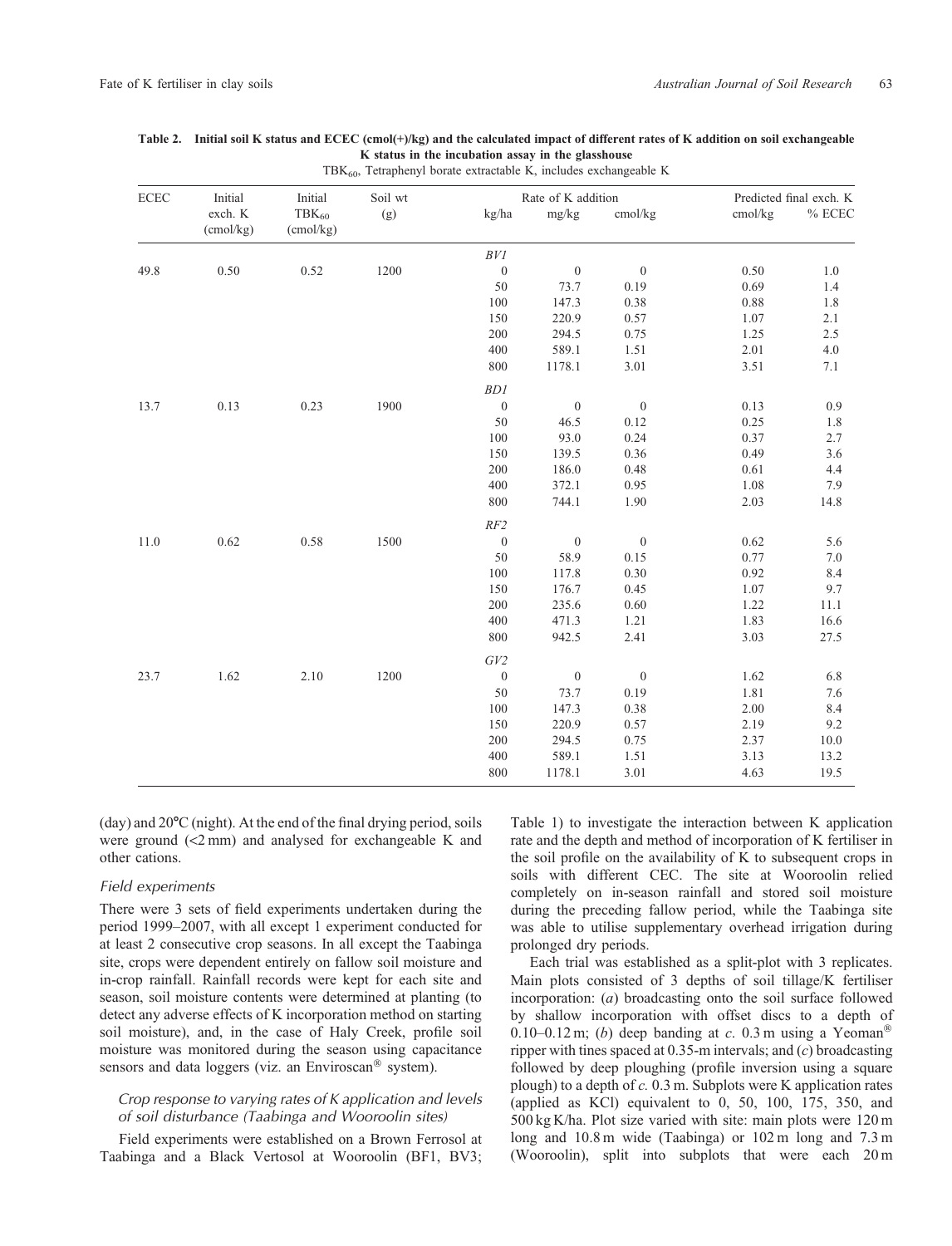(Taabinga) or 17 m (Wooroolin) long with gaps of 2–3 m between subplots. In the 2006–07 crop season at Taabinga, main plots were split to 5.4-m-wide strips and sown to different crop species.

Crop sequences varied with site and treatments were applied during the winter preceding the first crop season at each location (i.e. 2003 at Taabinga and 2004 at Wooroolin). At Taabinga, the site was sown to maize (*Zea mays* L. cv. C79) in December 2003, soybean (*Glycine max* L. cv. Dragon) in December 2004, and peanut (*Arachis hypogaea* L. cv. VB97) in November 2005. In November 2006, main plots were split to accommodate alternate strips of maize (cv. Pioneer 3395 IR) and cotton (*Gossypium hirsutum* L. cv. SICOT 81). At Wooroolin, the crop sequence was sorghum (*Sorghum bicolor* L. Moench cv. MR Buster) sown in October 2004, barley (*Hordeum vulgare* cv. Tallon) sown in May 2005, maize sown in December 2005 (crop did not establish well and subsequently died of water stress), and sorghum (cv. MR Buster) sown in December 2006.

In order to avoid the confounding effects of ploughing on nutrient availability and to ensure that other nutrient deficiencies did not constrain growth (especially N, P, and Zn), all plots received luxury applications of nutrients other than K in subsequent crop seasons, either as preplanting applications broadcast and incorporated with offset discs, or as sidebanded applications made at sowing.

# *Peanut crop response to K2SO4 applications with varying levels of soil disturbance—Haly Creek*

A site was established on a Red Ferrosol at Haly Creek (RF3, [Table 1\)](#page-2-0) prior to the 2000/01 summer season to quantify the response to a common rate of applied K with varying degrees of incorporation into the top 0.3 m of the soil profile. Potassium fertiliser was applied as potassium sulfate  $(K_2SO_4)$  at a rate to supply *c*. 180 kg K/ha during August 2000. The high application rate was chosen to enable detection of significant changes in exchangeable K in soil samples, and so that responses could potentially be followed over several seasons with high crop removal rates (residues of peanut crops are often removed as hay). The K fertilisers were broadcast onto the soil surface and (*a*) left unincorporated except for the soil disturbance during planting; (*b*) incorporated in the row area during strip tillage (a 0.3-m-wide strip, centred on the crop row, that was tilled using tined implements) to 0.25–0.3 m depth, but left on the surface in the inter-row area; (*c*) incorporated by tines during a deep ripping operation to a depth of 0.25–0.3 m; or (*d*) incorporated using a plough to achieve profile inversion and mixing to 0.25–0.3 m. Each treatment was applied in 4 replicated 100-m strips adjoining the normal commercial practice on the farm, which was direct drilling with no applied K fertiliser. Treatments were applied following a failed wheat crop grown in the winter of 2000, and the site was sown to peanut (*Arachis hypogaea* cv. Streeton) in November 2000. The site was abandoned after the peanut crop due to a change in land use.

## *Crop response to deep-banded KCl in the presence of N and P—Chelmsford*

Six field trial sites were established prior to the 1999–2000 season in the Chelmsford district west of Wondai, in southern inland Queensland. Sites were representative of the main soil types used for rainfed cropping in the district, and were chosen in consultation with the local grower group after commercial soil tests had shown either low soil exchangeable K *per se*, or soil exchangeable K reserves that were strongly stratified in the top 0.1 m of the profile. Soil classification and key properties associated with soil cation supply are shown in [Table 1](#page-2-0).

Each site had 2 replicated strips, each 60 m long and 10 summer crop rows wide (9–10 m, depending on crop species) of each of 3 common treatments: (*a*) the current farmer practice (which varied with crop species and had 0–86 kg N, 0–43 kg P, and 0–81 kg K/ha, all applied into the top 0.10 m of the soil profile as bands or broadcast and incorporated); (*b*) deep-banded di-ammonium phosphate (DAP) to supply an additional 20 kg N and 25 kg P/ha; and (*c*) a deep-banded commercial blend of DAP and KCl to supply an additional 20 kg N, 25 kg P, and 80 kg K/ha. Extra treatments were included at individual sites in response to grower interest. These included broadcasting the same rates of the DAP/KCl blend well in advance of planting and shallow mixing with offset discs or scarifiers (RF2), or applying varying rates of KCl (100, 200, and 400 kg KCl/ha) applied with a scarifier during land preparation (BV1).

The deep banding was undertaken with the same tillage equipment as described in the deep banding treatments at the Taabinga and Wooroolin sites, with the deep bands spaced 0.35 m apart at a depth of *c.* 0.3 m. The deep-banding treatments were designed as a practical strategy to overcome stratified K reserves without profile inversion and mixing (i.e. ploughing). Sites were sown to maize, sorghum, or soybeans in year 1, and peanuts, soybeans, cotton, and sorghum in year 2.

#### *Soil analyses*

Soil samples were collected to characterise each site using standard analytical methods [\(Rayment and Higginson 1992\)](#page-13-0). Effective CEC (ECEC) was determined as the sum of exchangeable cations plus exchangeable acidity. Specifically, exchangeable cations were determined by shaking  $4 \text{ g } (\textless 2 mm)$ soil in 80 mL of 1 M NH<sub>4</sub>Cl (adjusted to pH 7 but unbuffered) for 1 h, centrifuging (20 min at RCF 2000*G*), and determining cation concentration in the solution by ICPAES. Additional measures of soil K pools were undertaken by determining tetraphenyl borate extractable K following the procedure of [Carey](#page-12-0) *et al*. [\(2000\),](#page-12-0) using a 60 min extraction time (TB $K_{60}$ ). Differences between  $TBK_{60}$  and exchangeable K were used as an indicator of potentially plant-available K sources in either the 'fixed' or 'structural' K pools [\(Moody and Bell 2006\)](#page-13-0).

After the 7-day incubation period in the glasshouse assay, a subsample of soil was used to determine exchangeable cations (Na, K, Mg, and Ca) and the recovery of added K in the exchangeable K fraction was determined. Soil solution cations were then determined after rewetting, equilibration, and centrifugation. The ionic strength of the soil solution was determined using the method of [Menzies and Bell \(1988\)](#page-13-0) and the activity ratio of K in the soil solution  $(AR_K, a$  measure of the intensity of K supply) was determined using the extended Debye–Hückel equation [\(Barber 1985\)](#page-12-0). The amount of K that had to be added to cause a measured change in  $AR_K$  was used as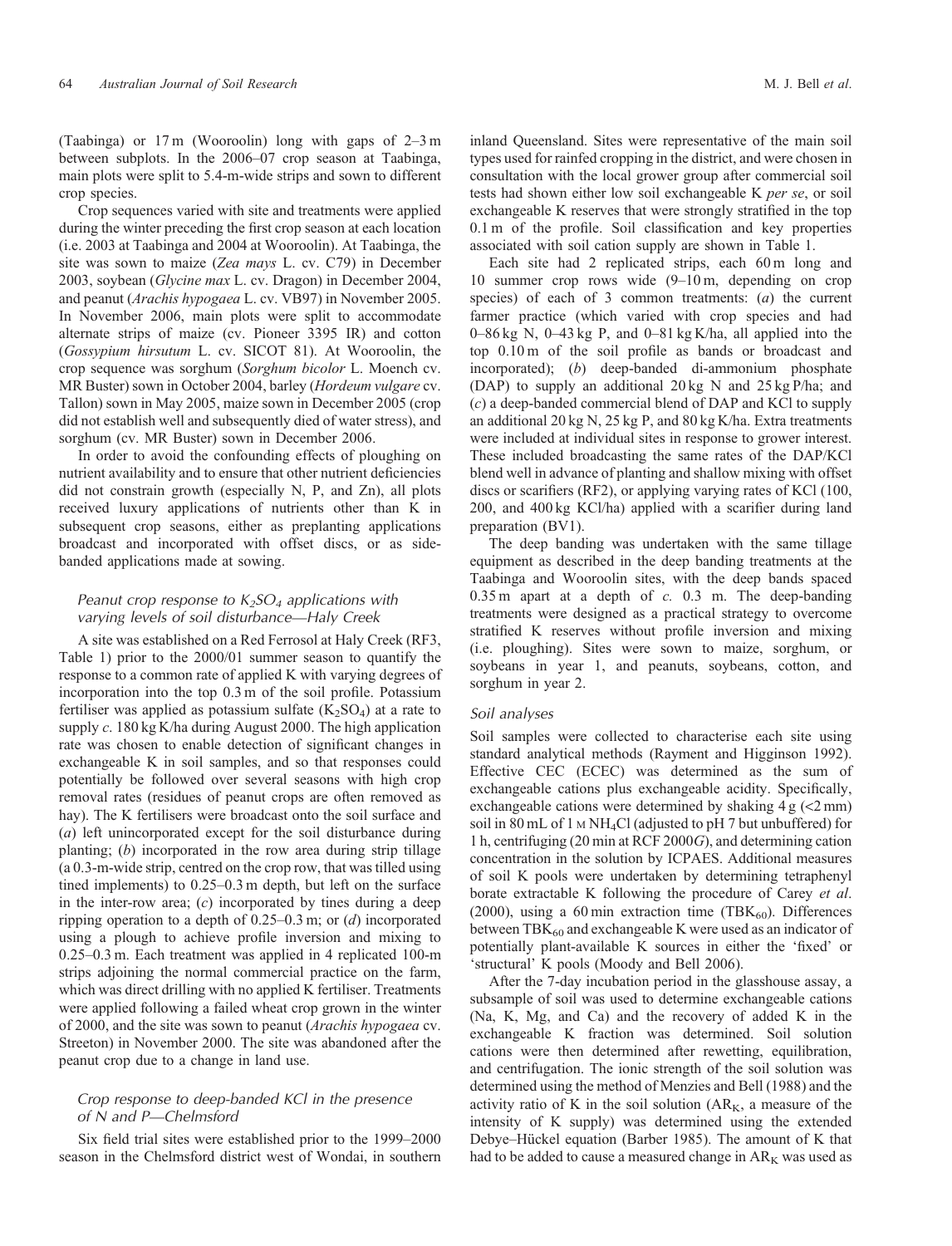<span id="page-5-0"></span>an indicator of the relative K buffer capacities of each soil type [\(Bedrossian and Singh 2004](#page-12-0)).

To determine the impact of K application rate and depth of incorporation on K distribution in the field trials, samples were collected from each plot (except in the deep-banded treatments, due to difficulties associated with relocating the position of the bands) either 1 month after crop establishment (Haly Creek) or following the harvest of the first crop in the crop cycle (Taabinga and Wooroolin). In the latter 2 sites, soil samples were then collected annually before sowing of the next crop in the rotation. At each sampling time, at least 4 separate soil cores were collected from each plot to depths of 0.4–0.5 m, with soil from each 0.1-m increment bulked to provide a sample from each plot.

#### *Crop measurements—biomass, K uptake and removal*

In each of the field experiments, plant samples were collected during the season, with at least 1 sample date at the appropriate growth stage for each crop corresponding to maximum crop biomass. Sampling was conducted from randomly selected sites within each plot (areas of  $1-2 m^2$ , depending on inter-row spacing and experiment) with at least 2 duplicate samples taken within each replicate plot or strip. The availability of soil K in the various treatments was assessed by calculating the K uptake at maximum crop biomass. Sample dry weight was determined after  $48-72$  h forced-draft dehydration at  $70^{\circ}$ C, and the plant material was ground and analysed for Ca, Mg, and K using X-ray fluorescence.

Crop yields were determined by mechanical harvesting. In-field weigh bins were used to determine yields from the large treatment strips in the Chelmsford and Haly Creek studies, with 2 yield samples determined from strips harvested from the entire plot length in each replicate. In the Taabinga and Wooroolin studies, small plot harvesters were used and samples were bagged and weighed separately. In all experiments, subsamples of grains/pods/seed + lint were collected to determine grain weights, quality, and crop value, as well as for chemical analysis to determine K and other nutrient concentrations on a dry-weight basis. Calculations were made to determine crop K recovery (additional K in the crop/fertiliser K applied), K balance  $[K$  added in fertiliser – K removed in  $grain/(shell + kernel)/(seed + limit)$ ], and also the amount of redistribution of K into surface soil layers in stubbles/residues (the difference between crop K content of the maximum biomass sample and the K removed in harvested produce).

#### *Statistical analysis*

Standard analysis of variance techniques were used to assess the impact of treatments in both field and laboratory studies using the GENSTAT statistical package. Least-squares linear regressions were used to describe relationships between soil K concentration and the rate of K applied (K recovery) and between  $AR_K$  and the exchangeable K expressed as a proportion of the total ECEC (%) in the incubation study. Non-linear regression techniques were used to describe the relationship between soil K concentration and crop K uptake.

## **Results**

## *Incubation studies*

Despite the differences in soil type and the presence of other K pools that potentially could represent sinks for applied K fertiliser (i.e.  $TBK_{60}$  – exchangeable K in both BD1 and GV2; [Table 2\)](#page-3-0), the exchangeable K pool contained 92–98% of the applied K fertiliser after the 7-day incubation. More importantly, even after the series of wetting and drying cycles conducted over the following 3-month period, there was no evidence of a reduction in the exchangeable K pool (Fig. 1), even in the soils receiving the highest rates of K addition and in which exchangeable K represented much higher proportions of the total ECEC than in their original condition [\(Table 2\)](#page-3-0).

The impact of increasing rates of K fertiliser addition on soil solution K concentration (a measure of the intensity of K supply)



**Fig. 1.** Initial exchangeable K (cmol(+)/kg) in soils after the 7-day incubation at field capacity compared with that measured after 3 months of wetting and drying. The variation in exchangeable K in each soil type was the result of applications of K fertiliser shown in [Table 2.](#page-3-0)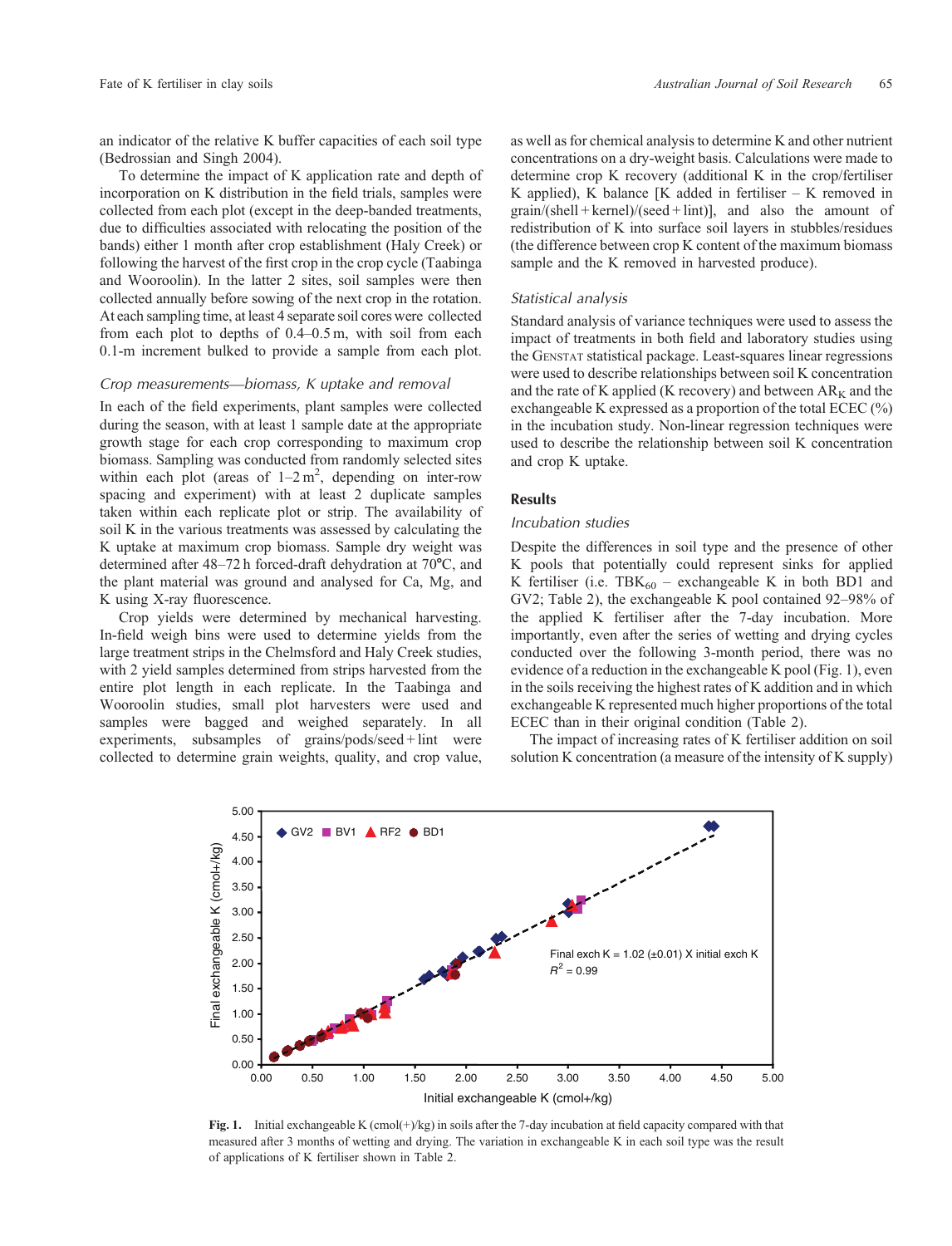<span id="page-6-0"></span>in the different soil types was considered in relation to both the size of the exchangeable K pool with which it is considered to be in rapid equilibrium (Fig. 2*a*), and the exchangeable K expressed as a percentage of the ECEC (Fig. 2*b*). The latter was done in an attempt to consider variation in soil solution K in the absence of confounding effects of differing quantities of exchangeable cations.

The relationship between soil solution K concentration and exchangeable K showed marked differences between soil types (Fig. 2*a*). Background solution K concentrations were very low in the Brown Dermosol (BD1, 6.5 mg K/L) and the Black Vertosol (BV1, 9.4 mg K/L), low in the Red Ferrosol (RF2, 49.1 mg K/L), but relatively high in the Grey Vertosol (GV2, 136.2 mg K/L). These initial differences were confounded by contrasting rates of increase in soil solution K with K fertiliser



**Fig. 2.** Relationships between the concentration of K in the soil solution after a 7-day incubation at field capacity and either (*a*) exchangeable K concentration *per se*, or (*b*) exchangeable K concentration expressed as a percentage of the ECEC. Data are shown for a Black (BV1) and Grey (GV2) Vertosol, a Red Ferrosol (RF2) and a Brown Dermosol (BD1) from the incubation study. In (*a*), equations describing the fitted relationship between exchangeable K concentration and soil solution K concentration were as follows: solution  $K_{\text{BV1}} = 22.50 \times \text{exchangeable K}^{1.388}$  ( $R^2 = 0.95$ ); solution  $K_{\text{GV2}} = 54.32 \times \text{exchangeable}$   $K^{1.723}$   $(R^2 = 0.92)$ ; solution  $K_{RF2} = 107.84 \times$  exchangeable  $K^{1.664}$   $(R^2 = 0.99)$ ; solution  $K_{BD1} =$ 156.40  $\times$  exchangeable K<sup>1.519</sup> ( $R^2$ =0.99). In (*b*), equations describing the fitted relationship between the percentage of ECEC occupied by exchangeable K and soil solution K concentration were as follows: solution K<sub>(BV1, GV2, BD1)</sub> = 2.17  $\times$  (exchange K)<sup>2</sup> + 1.33  $\times$  (exchange K)<sup>2</sup> + 9.37 ( $R^2$  = 0.99); solution K<sub>pF2</sub> = 1.01  $\times$  (exchange K)<sup>2</sup> – 2.96  $\times$  $(R^2 = 0.99)$ ; solution K<sub>RF2</sub> = 1.01 × (exchange K)<sup>2</sup> – 2.96 × (exchange K) + 33.15 ( $R^2$  = 0.99).

addition. Noteworthy was the much slower rate of increase in soil solution K with increases in the exchangeable K pool in the BV1 soil.

Some of the apparent differences between soil types in the relationship between solution K concentration and exchangeable K disappeared when solution K concentration was plotted as a function of the percentage of the soil ECEC occupied by K (K saturation, Fig. 2*b*). While there was only limited overlap in the range of K saturation between BV1 and GV2 data, there appeared to be a common curvilinear relationship that could predict soil solution K concentration for BV1, GV2, and BD1. This relationship was distinctly different from that derived for RF2, in which solution K concentration increased much more slowly in response to increases in K saturation.

The relationship between the size of the exchangeable K pool and the activity of K in the soil solution  $(AR_K)$  also varied markedly between soil types. This relationship is shown in [Fig. 3,](#page-7-0) with the analysis restricted to the linear portion of the response curve. This was equivalent to application rates ranging from 0 to 200 kg K/ha, and spans the range normally encountered in field situations. The rate of change in exchangeable K with changes in  $AR_K$  (i.e. an indicator of K buffering capacity, KBC, and measured by the slopes of the regressions shown in [Fig. 3\)](#page-7-0) varied significantly with soil type, with  $BV1 > > GV2$  and  $BD1 > RF2$ . These data, in combination with Fig. 2*a*, show that much higher rates of K fertiliser addition will be needed to significantly alter the intensity of K supply in the Black Vertosol, while the opposite is the case for the Red Ferrosol.

# *Field studies involving rates of applied KCl fertiliser and degree of mixing*

## *Impact on exchangeable K*

The effect of the different rates of applied K fertiliser and the method of incorporation (i.e. shallow discing cf. profile inversion with a plough) on exchangeable K in the top 0.4 m of the soil profile is shown for the Brown Ferrosol at Taabinga (BF1) and the Black Vertosol at Wooroolin (BV3) in [Table 3.](#page-7-0) Data represented the net effect of fertiliser and tillage treatments modified by removal in harvested grain and redistribution in surface-retained crop residue in the first crop year.

There were generally significant interactions between tillage/degree of mixing and K fertiliser rate at both sites in the top 0.3 m of the profile, with small but significant effects of both rate and tillage also recorded in the 0.3–0.4 m layer at Taabinga. Exchangeable K increased with increasing K application rate, with the majority of the K recovered in the 0.1 m layer in the shallow discing treatments but distributed more evenly in the top 0.2–0.3 m in the ploughed treatments [\(Table 3\)](#page-7-0). However, the more uniform distribution arising from profile mixing in the ploughed treatments was rapidly negated in the subsequent cropping seasons, with a comparison of profile distribution of K (for K rates  $\geq$ 100 kg K/ha) at the beginning and end of the monitoring period for the ploughed treatments showing relative enrichment of the 0–0.1 m layer and depletion of the 0.1–0.2 and 0.2–0.3 m layers ([Table 4\)](#page-8-0).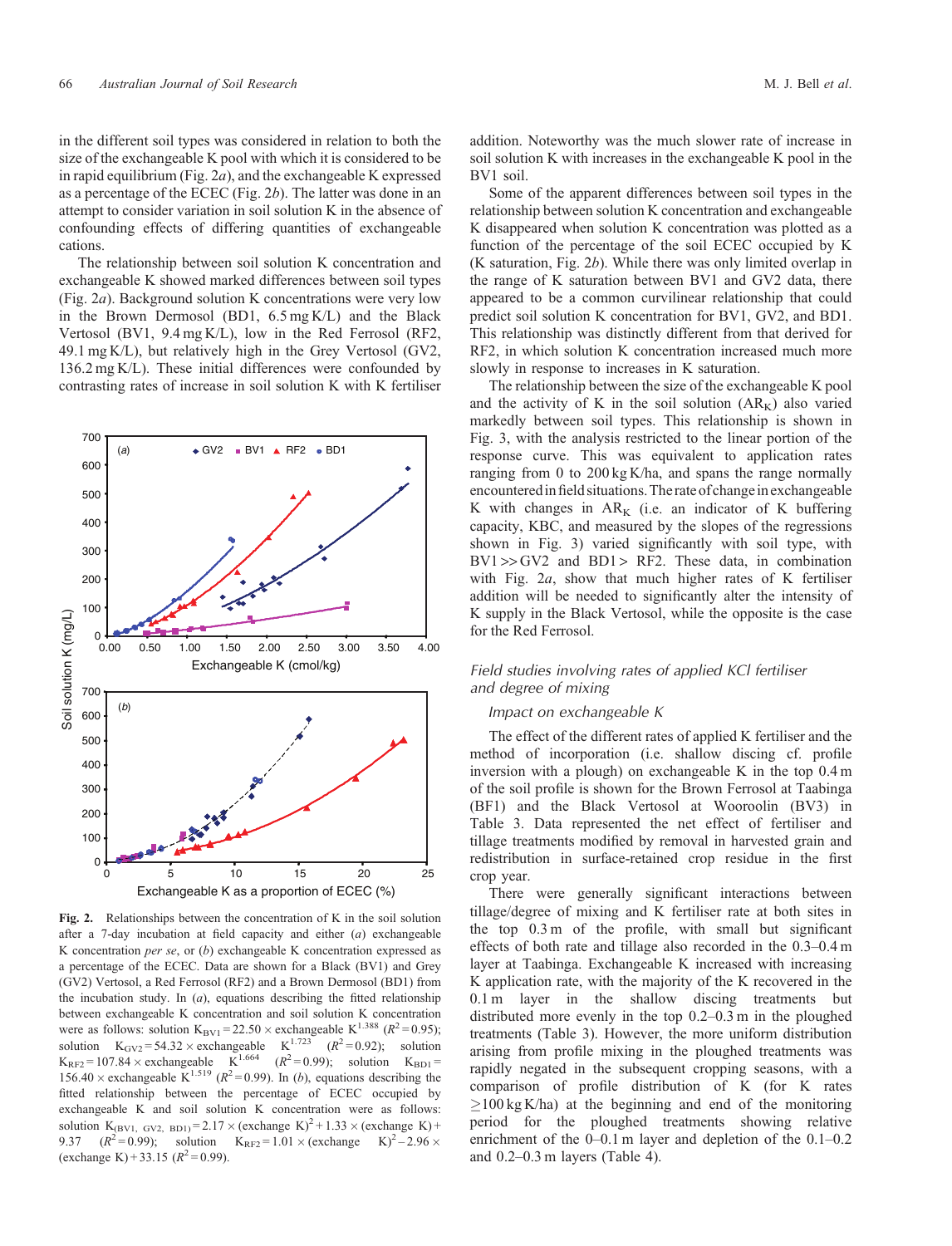<span id="page-7-0"></span>

**Fig. 3.** Relationship between the change in exchangeable K with fertiliser K addition and the activity of K in the soil solution  $(AR_K)$  for contrasting soil types in the incubation study. Slopes of the fitted regression lines were:  $55.7 \pm 9.6$  (GV2,  $R^2 = 0.81$ ),  $212.7 \pm 8.6$  (BV1,  $R^2 = 0.99$ ),  $35.8 \pm 2.5$  (RF2,  $R^2 = 0.96$ ), and 54.7  $\pm$  2.4 (BD1,  $R^2$ = 0.98).

# *Accumulation of K in crop biomass and removal in harvested product*

There were no significant effects of K application rate on biomass production of any crop at Wooroolin, and significant responses were confined to the final crop season (maize and cotton) at Taabinga, in which biomass production increased by an average of 22% at rates  $>100 \text{ kg K/ha}$ . There were also no significant differences between K application methods, or

#### **Table 3. Effect of K rate and depth of incorporation on soil exchangeable K after harvest of the first crop** *c***. 9 months after K fertiliser application at the Taabinga site (Brown Ferrosol) and the Wooroolin site (Black Vertosol)**

| K rate            | $0 - 0.1$ m |      | $0.1 - 0.2$ m |      | $0.2 - 0.3$ m |      | $0.3 - 0.4$ m |      |  |  |
|-------------------|-------------|------|---------------|------|---------------|------|---------------|------|--|--|
| (kg/ha)           | <b>OD</b>   | DP   | <b>OD</b>     | DP   | <b>OD</b>     | DP   | <b>OD</b>     | DP   |  |  |
| Taabinga          |             |      |               |      |               |      |               |      |  |  |
| $\overline{0}$    | 0.11        | 0.08 | 0.06          | 0.06 | 0.04          | 0.06 | 0.02          | 0.03 |  |  |
| 50                | 0.14        | 0.10 | 0.08          | 0.07 | 0.05          | 0.05 | 0.03          | 0.03 |  |  |
| 100               | 0.19        | 0.12 | 0.07          | 0.11 | 0.04          | 0.09 | 0.03          | 0.04 |  |  |
| 175               | 0.23        | 0.16 | 0.13          | 0.16 | 0.04          | 0.09 | 0.03          | 0.05 |  |  |
| 350               | 0.38        | 0.24 | 0.17          | 0.27 | 0.07          | 0.31 | 0.04          | 0.10 |  |  |
| 500               | 0.51        | 0.34 | 0.32          | 0.52 | 0.11          | 0.40 | 0.06          | 0.11 |  |  |
| 1.s.d. $(P=0.05)$ |             |      |               |      |               |      |               |      |  |  |
| Rate(R)           | 0.09        |      | 0.07          |      | 0.07          |      | 0.01          |      |  |  |
| Tillage (T)       | n.s.        |      | n.s.          |      | 0.10          |      | 0.03          |      |  |  |
| $R \times T$      |             | n.s. | 0.15          |      | 0.10          |      | n.s.          |      |  |  |
|                   |             |      | Wooroolin     |      |               |      |               |      |  |  |
| $\Omega$          | 0.45        | 0.35 | 0.25          | 0.25 | 0.17          | 0.20 | 0.14          | 0.16 |  |  |
| 50                | 0.47        | 0.37 | 0.22          | 0.31 | 0.13          | 0.21 | 0.12          | 0.16 |  |  |
| 100               | 0.50        | 0.38 | 0.23          | 0.29 | 0.11          | 0.25 | 0.14          | 0.18 |  |  |
| 175               | 0.67        | 0.49 | 0.31          | 0.47 | 0.16          | 0.25 | 0.12          | 0.16 |  |  |
| 350               | 0.77        | 0.53 | 0.32          | 0.54 | 0.15          | 0.25 | 0.12          | 0.15 |  |  |
| 500               | 0.99        | 0.65 | 0.34          | 0.64 | 0.17          | 0.38 | 0.16          | 0.29 |  |  |
| 1.s.d. $(P=0.05)$ |             |      |               |      |               |      |               |      |  |  |
| Rate              |             | 0.07 | 0.08          |      | 0.09          |      | n.s.          |      |  |  |
| Tillage           |             | 0.18 |               | 0.03 | 0.07          |      | n.s.          |      |  |  |
| $R \times T$      |             | 0.14 | 0.10          |      | 0.12          |      |               | n.s. |  |  |

interactions between incorporation method and K rate, at either site. Average biomass production in the nil K treatments was 5450 kg/ha (maize crop 1), 8350 kg/ha (soybean crop 2), 8050 kg/ha (peanut crop 3), 7000 kg/ha (cotton crop 4), and 10050 kg/ha (maize crop 4) at Taabinga. At Wooroolin, average biomass production in the nil K treatments was 11 950 kg/ha (sorghum crop 1), 7450 kg/ha (barley crop 2), and 9350 kg/ha (sorghum crop 3).

Accumulation of K in crop biomass was similarly unaffected by incorporation method or interactions between incorporation method and application rate. However, there were large and significant responses in crop K accumulation in response to K application rate in all crops at Taabinga, and smaller but often significant responses at Wooroolin [\(Table 5\)](#page-8-0). Accumulation of K in biomass increased up to 4-fold with increasing K rate at Taabinga (maize in crop year 4) and there was always at least a 2-fold increase in biomass K accumulation (despite the lack of significant biomass responses). At Wooroolin, however, the greatest increase in K accumulation in biomass (sorghum in crop year 4) was still <30%.

Similar to biomass production, the only significant differences in yields of harvested product (grain, kernel, or seed + lint) were in response to K rate in crop year 4 at Taabinga, where maize yields increased by up to 20% (K rates  $\geq 100$  kg/ha) and cotton yields increased consistently to plateau at 85–90% higher than the control treatments for K treatments  $>350 \text{ kg/ha}$  (data not shown).

Unlike K concentration in the biomass, the K concentration in the harvested product was relatively unaffected by K fertiliser rates and crop K accumulation. There were no significant differences in grain K concentrations at Wooroolin (sorghum K averaged 0.31% K in year 1 and 0.33% K in year 4, and barley K averaged 0.63% K), while differences at Taabinga were either not significant (average maize K in year 1 was 0.28%) or increased by small amounts at higher K rates. These increases ranged from 1.59 to 1.72% K in soybean grain in year 2, from 0.62 to 0.75% K in peanut pods in year 3 (with most increase in the shell rather than the peanut kernel), and from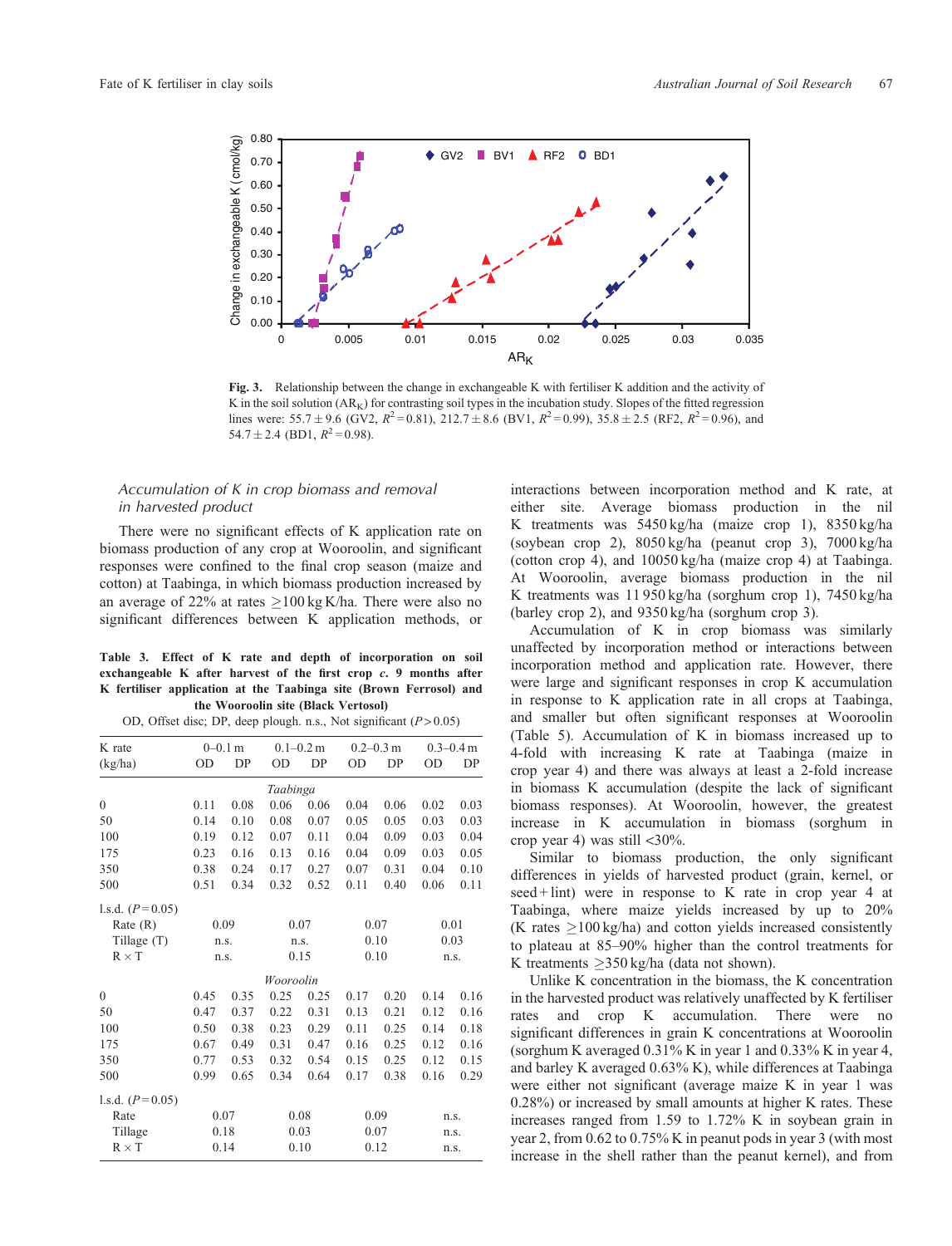<span id="page-8-0"></span>Table 4. Change in exchangeable K concentrations (cmol(+)/kg) in the top 0.4 m of the soil profile of the deep**ploughed treatments with initial K application rates** >**100 kg/ha at Taabinga (BF1) and Wooroolin (BV3) over the experimental period**

| These changes occurred between crop 1 and crop 5 (Taabinga) or between crop 1 and crop 4 (Wooroolin). n.s., Not significant ( $P > 0.05$ ) |
|--------------------------------------------------------------------------------------------------------------------------------------------|
|                                                                                                                                            |

| K rate            | $0 - 0.1$ m |        |        | $0.1 - 0.2$ m |        | $0.2 - 0.3$ m | $0.3 - 0.4$ m |        |
|-------------------|-------------|--------|--------|---------------|--------|---------------|---------------|--------|
| (kg/ha)           | Crop 1      | Crop 5 | Crop 1 | Crop 5        | Crop 1 | Crop 5        | Crop 1        | Crop 5 |
|                   |             |        |        | Taabinga      |        |               |               |        |
| 100               | 0.12        | 0.24   | 0.07   | 0.12          | 0.09   | 0.06          | 0.04          | 0.05   |
| 175               | 0.16        | 0.27   | 0.16   | 0.13          | 0.09   | 0.07          | 0.05          | 0.04   |
| 350               | 0.17        | 0.31   | 0.31   | 0.17          | 0.29   | 0.10          | 0.10          | 0.06   |
| 500               | 0.33        | 0.42   | 0.67   | 0.28          | 0.40   | 0.18          | 0.11          | 0.12   |
| 1.s.d. $(P=0.05)$ |             |        |        |               |        |               |               |        |
| Rate $(R)$        |             | 0.06   |        | 0.04          |        | 0.04          |               | 0.02   |
| Time $(T)$        |             | 0.03   |        | 0.03          |        | 0.02          |               | n.s.   |
| $R \times T$      |             | n.s.   |        | 0.06          |        | 0.06          |               | n.s.   |
|                   |             |        |        | Wooroolin     |        |               |               |        |
| 100               | 0.38        | 0.77   | 0.29   | 0.22          | 0.25   | 0.15          | 0.18          | 0.15   |
| 175               | 0.43        | 0.79   | 0.45   | 0.24          | 0.27   | 0.14          | 0.17          | 0.16   |
| 350               | 0.53        | 0.67   | 0.54   | 0.34          | 0.25   | 0.16          | 0.15          | 0.16   |
| 500               | 0.65        | 0.87   | 0.64   | 0.5           | 0.38   | 0.20          | 0.29          | 0.16   |
| 1.s.d. $(P=0.05)$ |             |        |        |               |        |               |               |        |
| Rate              |             | 0.09   |        | 0.05          |        | n.s.          |               | n.s.   |
| Time              |             | 0.07   |        | 0.03          |        | 0.03          |               | n.s.   |
| $R \times T$      |             | 0.15   |        | n.s.          |        | n.s.          |               | n.s.   |

**Table 5. Accumulation of K in above ground biomass in response to increasing K fertiliser application rates for the sequence of crops grown at Taabinga and Wooroolin**

The maize sown in crop year 3 at Wooroolin did not establish. Values in parentheses indicate the proportion of biomass K that was removed in the harvested product (KHI). n.a., Not applicable

| K rate $(kg/ha)$  | Crop Year 1 | Crop Year 2   | Crop Year 3 |             | Crop Year 4   |
|-------------------|-------------|---------------|-------------|-------------|---------------|
|                   |             | Taabinga      |             |             |               |
|                   | Maize       | Soybean       | Peanut      | Maize       | Cotton        |
| $\mathbf{0}$      | 40.8(0.36)  | 56.6 (0.77)   | 47.9 (0.48) | 36.3 (0.39) | 39.9(0.24)    |
| 50                | 55.1 (0.28) | 79.0 (0.57)   | 61.1(0.40)  | 48.8(0.30)  | 49.0 $(0.25)$ |
| 100               | 60.6(0.25)  | 99.6 (0.47)   | 76.7 (0.34) | 71.4(0.25)  | 64.9(0.24)    |
| 175               | 74.7(0.21)  | 104.3(0.44)   | 88.4 (0.30) | 83.0 (0.21) | 73.8 (0.22)   |
| 350               | 78.9 (0.19) | 114.3 (0.40)  | 107.5(0.26) | 116.6(0.15) | 100.2(0.19)   |
| 500               | 83.7 (0.18) | 119.6 (0.39)  | 111.5(0.26) | 144.1(0.12) | 131.3(0.15)   |
| 1.s.d. $(P=0.05)$ | 8.0(0.05)   | 12.9(0.06)    | 9.7(0.05)   | 13.5(0.08)  |               |
|                   |             | Wooroolin     |             |             |               |
|                   | Sorghum     | Barley        | Maize       |             | Sorghum       |
| $\overline{0}$    | 127.9(0.16) | 88.6 (0.09)   | n.a.        |             | 102.6(0.13)   |
| 50                | 130.9(0.17) | 94.9(0.08)    | n.a.        |             | 112.4(0.11)   |
| 100               | 142.4(0.15) | 95.2(0.08)    | n.a.        |             | 113.3(0.10)   |
| 175               | 146.0(0.14) | 112.1(0.07)   | n.a.        |             | 114.3(0.11)   |
| 350               | 169.6(0.13) | 103.4(0.07)   | n.a.        |             | 120.9(0.09)   |
| 500               | 150.8(0.14) | 108.5(0.07)   | n.a.        |             | 132.3(0.09)   |
| 1.s.d. $(P=0.05)$ | n.s. (n.s.) | 14.8 $(n.s.)$ | n.a.        |             | 12.8(0.03)    |

0.28 to 0.30% in maize and 0.78 to 0.83% in cotton seed + lint in year 4.

The harvest indices for K (KHI) derived for each crop at each site (K removed in grain as a proportion of K in total biomass; Table 5) all showed a decline as K rate increased, indicating that

greater proportions of crop K were redistributed to the soil surface by crop residues as soil K status improved. However, the differential between K treatments varied greatly between crops at a site (e.g. KHI for soybean > peanut > cotton > maize at Taabinga) and there was greater proportional removal of K in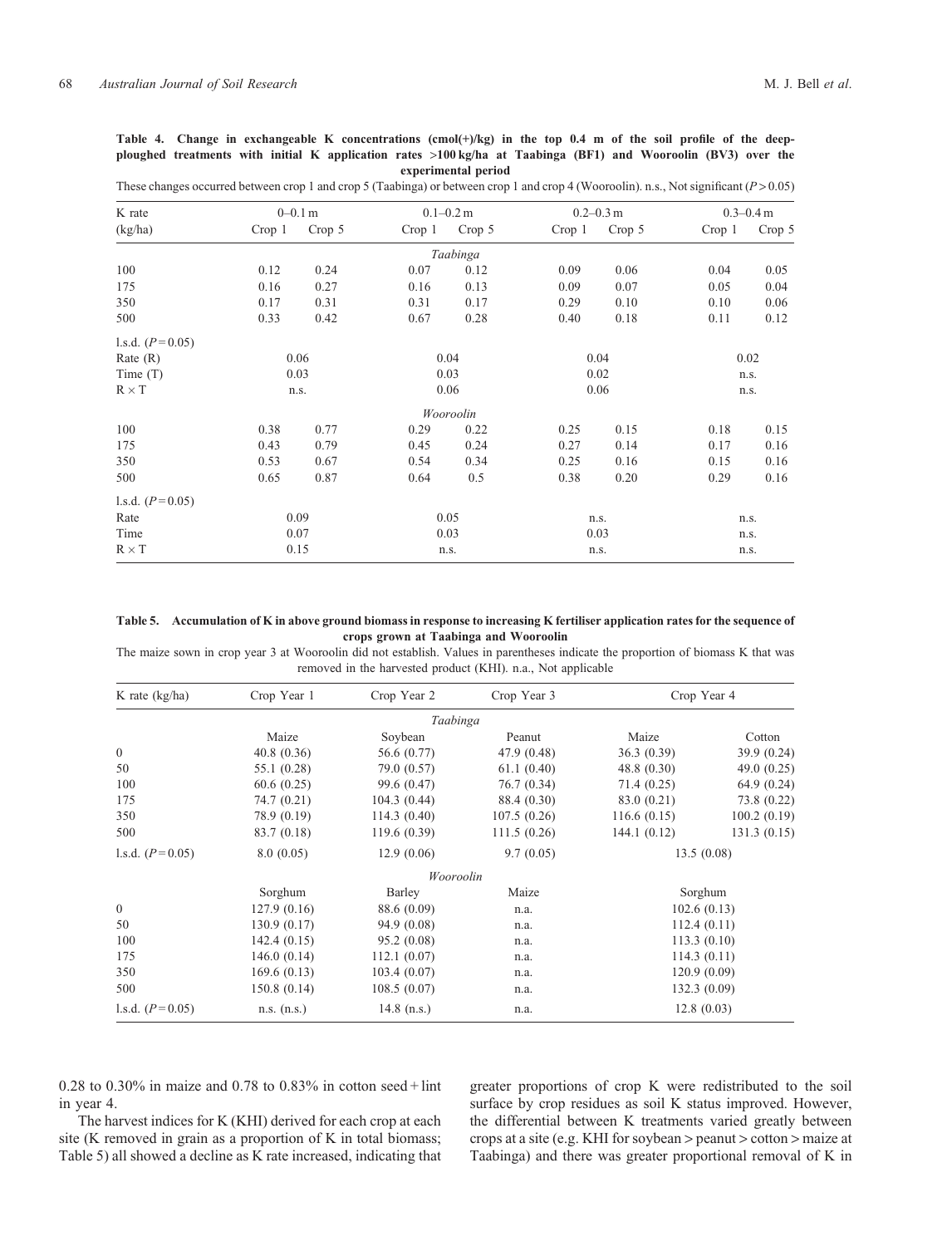<span id="page-9-0"></span>crops at Taabinga than Wooroolin (an average KHI over all crops and treatments of 0.31 compared with 0.11; [Table 5\)](#page-8-0). This difference in relative K removal rates at the 2 sites was consistent with the more rapid stratification of K in the top 0.1 m of the profile in the ploughed treatment over the experimental period at Wooroolin than Taabinga [\(Table 4\)](#page-8-0).

# *Field study at Haly Creek—impacts of degree of mixing of applied K2SO4 fertiliser*

In common with the Wooroolin study [\(Table 3\)](#page-7-0), treatments produced significant differences in soil exchangeable K in only the top 0.3 m of the soil profile (data not shown). Exchangeable K in the top 0.1 m of the profile either increased by 20% (strip till and deep rip) to 40% (surface) or decreased by 40% (ploughed) relative to the control treatment [\(Table 1](#page-2-0)), depending on degree of mixing. In the 0.1–0.2 and 0.2–0.3 m layers, the relative increases compared to the control treatment were much greater, especially in the ploughed treatment, with exchangeable K increasing by 70% (surface and strip till), 180% (deep rip), and 280% (ploughed) in the 0.1–0.2 m layer and by 80% (strip till) and 260% (ploughed) in the 0.2–0.3 m layers.

However, unlike the peanut crop grown in the Brown Ferrosol at Taabinga [\(Table 5](#page-8-0)), there were significant differences between tillage treatments in both biomass production and access to applied K fertiliser (measured as K in biomass) by the peanut crop grown on the Red Ferrosol at Haly Creek (Fig. 4). Relative to the control treatment without any K fertiliser, biomass increased by up to 30%, but even greater increases in biomass K concentration (up to 50% increase) saw crop K uptake effectively double. The larger increases in K accumulation in crop biomass were consistent with the large differences in the peanut crop grown in the study on the BF1 soil at Taabinga [\(Table 5\)](#page-8-0), but the significant increase in K uptake with differing amounts of tillage and fertiliser K redistribution was unexpected. Using the undisturbed soil with K broadcast onto the soil surface as a reference, increasing the amount of tillage from a narrow (0.3-m) strip to full-tined cultivation to profile inversion resulted in small biomass increases (2%, 7%, and 20%, respectively) but much larger



**Fig. 4.** Effect of K fertiliser application and degree of soil mixing on biomass production and K accumulation by the peanut crop at Haly Creek. Capped lines (solid, crop K content, kg K/ha; broken, crop biomass, kg/ha) indicate the l.s.d.  $(P = 0.05)$  for treatment comparison.

increases in K accumulation (5%, 35%, and 61%, respectively) due to increasing biomass K concentrations.

# *Field studies involving deep banding of mixed KCl and DAP fertilisers—Chelmsford*

The Chelmsford series of experiments [\(Table 6\)](#page-10-0) produced consistent biomass and K accumulation differences between treatments at only 2 of the sites (BD1 and BV1) in both the first and second crop cycles. While there were clear and significant increases in K accumulation with the treatment containing deep-banded KCl at both these sites, the biomass responses produced in the (DAP + KCl) treatment were not significantly different from that with deep placement of DAP alone (i.e. due to factors other than the K fertiliser, such as the loosening of compacted subsoils). In addition to these 2 sites with responses in both crop seasons, a biomass response to deepbanded KCl was recorded at RF1 and additional K uptake was measured at RF1 and BV2 in the first crop season only. The shallow (DAP + KCl) treatment at RF2 produced no significant impact on biomass or K uptake in either season, while the shallow incorporated rates of KCl at BV1 had no significant effect on biomass production and resulted in no more crop K uptake than the deep banded  $(DAP + KCI)$  treatment.

Recovery of applied K fertiliser in crop biomass was generally low (i.e. <15%), with the exception of BV1 and BD1, although recoveries were noticeably higher in both crops grown on BV1 than BD1 for comparable K application rates (i.e. an average of 50–55% in crop 1 and crop 2 at BV1 *v.* 17–18% on BD1 ([Table 6\)](#page-10-0). Interestingly, samples of the indicator leaf taken from the BD1 site in both crop seasons (data not presented) showed that despite the increased K uptake by the crop growing in the  $(DAP + KCI)$  treatment, plants were still K-deficient ([Reuter and Robinson 1997\)](#page-13-0).

Although fertiliser K recoveries were high at some sites, the residual K left for subsequent crop cycles was large. The greatest amount of fertiliser K removed in harvested product (seed or pods) was only 7 kg/ha (<10% applied K) at BV1. It was a little surprising, therefore, that despite the obvious retention of the majority of the applied K fertiliser in the soil and residues for the second crop cycle, additional K accumulation in biomass was limited to the K treatments at BV1 and BD1.

## **Discussion**

Declining reserves of plant-available K in the clay soils supporting rainfed cropping in northern Australia represent a new challenge to the sustainability of the cereal/grain legume cropping systems that these soils support. The historically moderate–high fertility levels in these soils ([Webb](#page-13-0) *et al*. [1997](#page-13-0)), especially in terms of K, has meant that there has been little work undertaken to develop predictive soil tests to indicate the need for K fertiliser applications until recently [\(Moody and Bell 2006](#page-13-0)), or to determine the most effective application strategies to ensure effective use of applied K. The issue of emerging K deficiency has been complicated further by the development of increasingly heterogeneous and stratified distributions of K reserves in cropping soils under reduced or zero till cropping. This can occur as a result of mismatched plant row spacing and residual fertiliser bands from previous crops in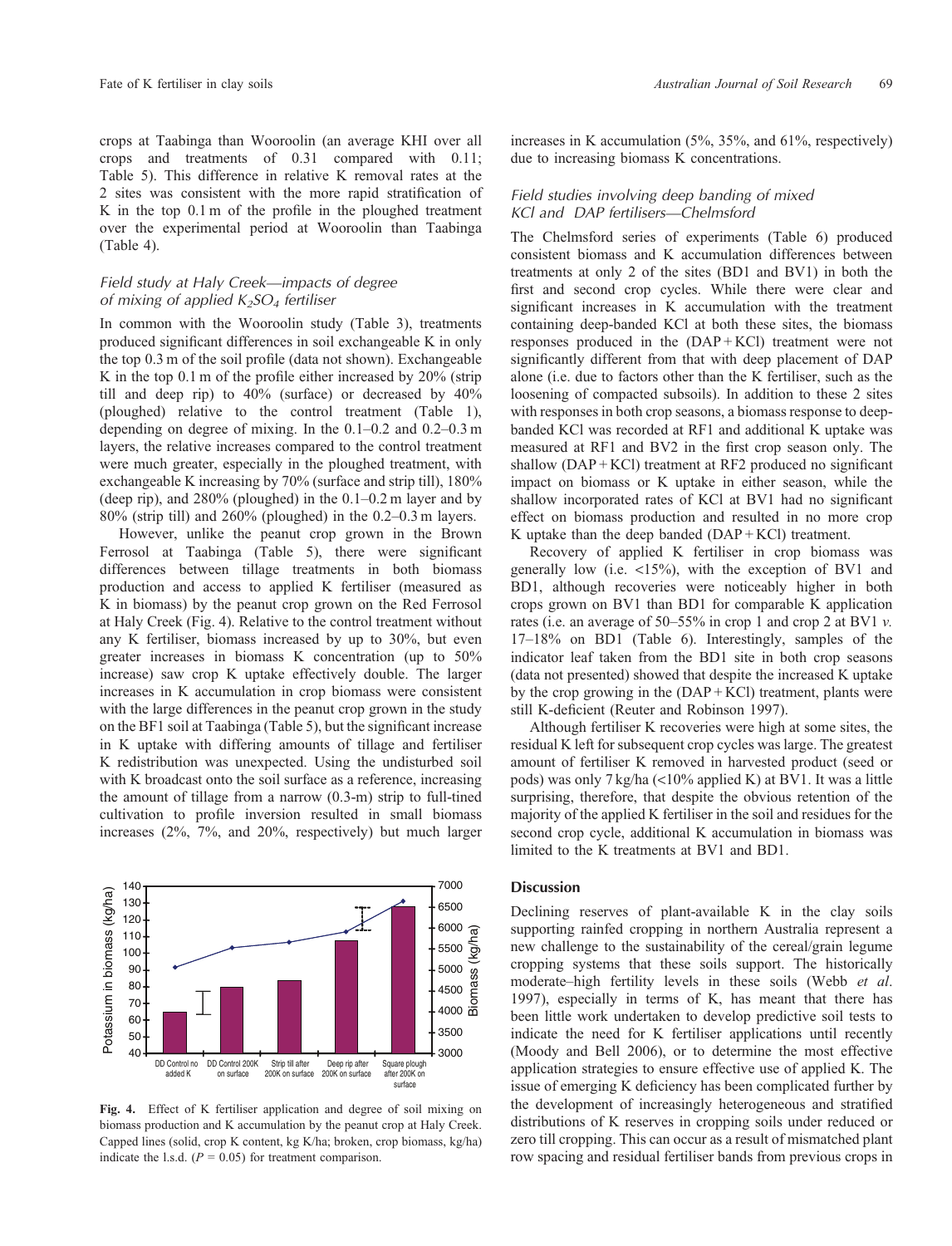#### <span id="page-10-0"></span>**Table 6. Biomass production and accumulation of K in biomass in response to fertiliser treatments in the Chelmsford sites in the year of application and the following crop season**

Fertiliser K recovery in biomass is expressed relative to the deep DAP treatment for the (DAP + KCl) treatment at each site, and relative to the farmer practice control for the surface/shallow applied treatments at RF1 and BV1. If the differential in crop K contents was negative, fertiliser recovery was assumed to be 0%. Within each site/year combination, means followed by the same letter are not significantly different (*P* > 0.05) for biomass and crop K content

| Site             | Treatment         | Crop    | <b>Biomass</b><br>(kg/ha) | K<br>content<br>(kg/ha) | Recovery<br>$(\%)$ | Fertiliser K<br>Removed in<br>grain (kg/ha) | Crop    | <b>Biomass</b><br>(kg/ha)   | K<br>content<br>(kg/ha) | Residual<br>fertiliser K<br>recovery $(\% )$ |
|------------------|-------------------|---------|---------------------------|-------------------------|--------------------|---------------------------------------------|---------|-----------------------------|-------------------------|----------------------------------------------|
|                  |                   |         | Year of application       |                         |                    |                                             |         | Second crop year (residual) |                         |                                              |
| RF1              | Farmer practice   | Peanut  | 6303a                     | 61a                     |                    |                                             | Maize   | 12158a                      | 96a                     |                                              |
|                  | Deep DAP          |         | 6267a                     | 64a                     |                    | $\theta$                                    |         | 11258a                      | 103a                    |                                              |
|                  | Deep $DAP + KCl$  |         | 7697b                     | 75 <sub>b</sub>         | 13                 |                                             |         | 10642a                      | 92a                     | $\boldsymbol{0}$                             |
| RF <sub>2</sub>  | Farmer practice   | Peanut  | 6389a                     | 55a                     |                    |                                             | Maize   | 8781a                       | 64a                     |                                              |
|                  | Deep DAP          |         | 6100a                     | 50a                     |                    |                                             |         | 8611a                       | 58a                     |                                              |
|                  | Deep $DAP + KCl$  |         | 6078a                     | 53a                     | 4                  | $\overline{0}$                              |         | 8761a                       | 61a                     | 4                                            |
|                  | $Shallow DAP+KC1$ |         | 6539a                     | 56a                     |                    | $\Omega$                                    |         | 8997a                       | 66a                     | 3                                            |
| B <sub>D</sub> 1 | Farmer practice   | Sorghum | 7639a                     | 35a                     |                    |                                             | Peanut  | 2230a                       | 11a                     |                                              |
|                  | Deep DAP          |         | 9947b                     | 59b                     |                    |                                             |         | 2889a                       | 14a                     |                                              |
|                  | Deep $DAP + KCl$  |         | 10 006b                   | 73c                     | 17                 |                                             |         | 3742b                       | 28 <sub>b</sub>         | 18                                           |
| GV1              | Farmer practice   | Sorghum | 15625a                    | 186a                    |                    |                                             |         | No crop                     |                         |                                              |
|                  | Deep DAP          |         | 15728a                    | 201a                    |                    |                                             |         | No crop                     |                         |                                              |
|                  | Deep DAP+KCl      |         | 14823a                    | 204a                    | 4                  |                                             |         | No crop                     |                         |                                              |
| BV1              | Farmer practice   | Soybean | 6981a                     | 82a                     |                    |                                             | Cotton  | 9395a                       | 69a                     |                                              |
|                  | Deep DAP          |         | 7686ab                    | 95a                     |                    |                                             |         | 10493a                      | 84a                     |                                              |
|                  | Deep $DAP + KCl$  |         | 8653b                     | 134c                    | 48                 |                                             |         | 12868b                      | 121b                    | 52                                           |
|                  | 100 KCl shallow   |         | 8789b                     | 125bc                   | 86                 | 2                                           |         | No crop                     |                         |                                              |
|                  | 200 KCl shallow   |         | 8889b                     | 113 <sub>b</sub>        | 31                 | 3                                           |         | No crop                     |                         |                                              |
|                  | 400 KCl shallow   |         | 7625ab                    | 121bc                   | 19                 | 3                                           |         | No crop                     |                         |                                              |
| B <sub>V2</sub>  | Farmer practice   | Soybean | 5636a                     | 63a                     |                    |                                             | Soybean | 4961a                       | 73a                     |                                              |
|                  | Deep DAP          |         | 5731a                     | 88b                     |                    |                                             |         | 4975a                       | 72a                     |                                              |
|                  | Deep $DAP + KCl$  |         | 6383a                     | 97b                     | 11                 |                                             |         | 5158a                       | 77a                     | 6                                            |

the rotation [\(Yin and Vyn 2003\)](#page-13-0). Alternately, reserves of K can become increasingly concentrated in the surface soil layers (stratified) as a result of profile K depletion and relative surface enrichment due to residue return to the soil surface with minimal or no subsequent incorporation by tillage [\(Bell](#page-12-0) *et al*[. 1995;](#page-12-0) [Crozier](#page-13-0) *et al*. 1999). The latter situation is clearly evident in all the soil profiles where field studies were conducted ([Table 1](#page-2-0)).

In order to develop effective K fertiliser application strategies, the size of the various K pools, the dynamics of their inter-relationships, and the fate of applied K in different soil types need to be understood. Two of the 4 soils from the incubation study (BD1 and GV2, [Table 2](#page-3-0)) showed significant reserves of slow-release K (measured as TBK<sub>60</sub>-exchangeable K), either as fixed K (in interlayer positions in 2 : 1 clay minerals) or as sparingly soluble K minerals ([Barber 1995](#page-12-0)), and [Moody](#page-13-0) [and Bell \(2006\)](#page-13-0) showed that at least 30–60% of that slowrelease K was available to plants.

When fertiliser K was applied at varying rates to soils in the incubation study ([Table 2\)](#page-3-0), effectively all the K was recovered in the exchangeable K pool in all soils, even after a series of wetting and drying cycles ([Fig. 1\)](#page-5-0). In soils with fixed K reserves, the equilibrium between the exchangeable K and the fixed K pools depends on clay platelets expanding so that K held between the platelets can move into or out of solution and so maintain or deplete K on the exchange sites on exterior surfaces of the clay minerals. The rate that this can occur is dependent, among other things, on soil water content (clay platelets expand as soil

moisture content increases; Mehta *et al*[. 1992\)](#page-13-0), and has clearly been shown to be reversible [\(Syers 1998\)](#page-13-0). The virtual total recovery of applied K in the exchangeable K pool, and the consistency of this finding after a series of wetting and drying cycles, suggest that structural K, rather than fixed K, may be the source of the slow-release K measured in these soils. Given the lack of evidence of swell–shrink characteristics in BD1 and the floodplain alluvial derivation of GV2, this is not unexpected on the basis of other studies ([Binnie and Barber 1964](#page-12-0); [Barber 1995\)](#page-12-0). It also means that once these slow-release structural K pools have been exhausted, soil tests for exchangeable K will become adequate for quantification of plant-available K reserves.

Clay mineralogies have not been determined on soils used in these studies. However, the retention of fertiliser K in the exchangeable K pool in the upland Black Vertosol (BV1) suggests that there are unlikely to be significant quantities of vermiculite or illite clay minerals in this soil. These clay minerals are the ones primarily responsible for K fixation [\(Rich 1968](#page-13-0); [Malavolta 1985\)](#page-13-0).

In the absence of significant fixation reactions for the added K fertiliser, the interactions between solution and exchangeable K pools will be the key determinants of K bioavailability. These relationships were distinctly different between the soils studied ([Fig. 2](#page-6-0)*a*), although there were some clear groupings across soil types when solution K was plotted as a function of K saturation of the exchange complex [\(Fig. 2](#page-6-0)*b*), and to a lesser extent in terms of the slope of the relationship between  $AR_K$  and the change in exchangeable K in response to fertiliser addition ([Fig. 3\)](#page-7-0). The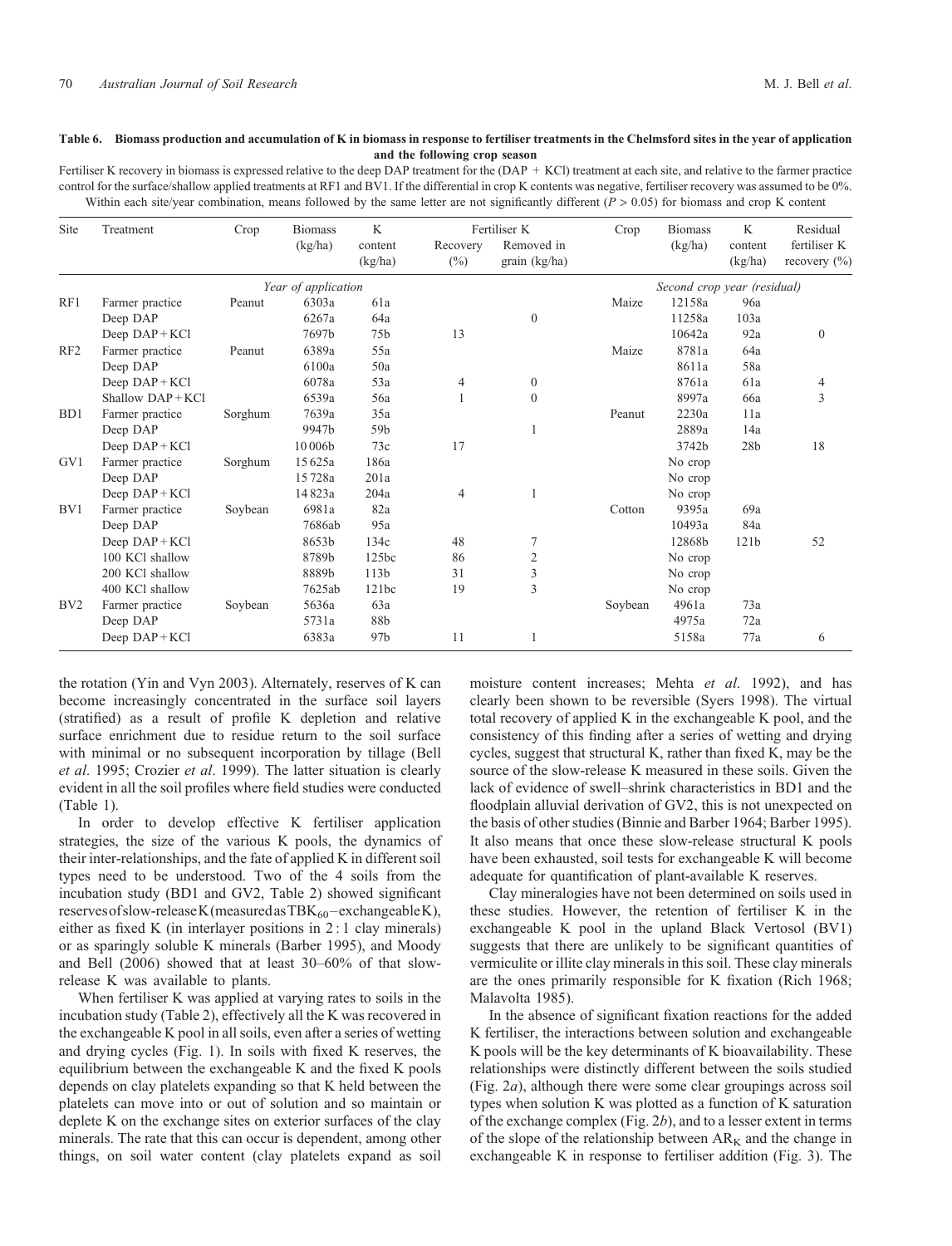rate of change in  $AR_K$  with K fertiliser addition can be considered a surrogate measure of the K buffer capacity of the soil, and hence a predictor of the effectiveness of applied K to overcome K infertility ([Evangelou](#page-13-0) *et al*. 1994). The slower rate of increase in soil solution K concentration with increasing K saturation for the Red Ferrosol (RF2, [Fig. 3](#page-7-0)*b*) is consistent with the strong selectivity for K on the exchange complex of Red Ferrosols recorded by [White \(2002\).](#page-13-0) This selectivity means that for a given level of K saturation (e.g. 6% of ECEC, common to all soil types after varying rates of K fertiliser addition in [Fig. 2](#page-6-0)*b*), soil solution K concentration in the Red Ferrosol soils would be about half that in the other soil types (calculated as 46 *v.* 95 mg K/L). However, it is unusual to see these high levels of K saturation in soils in the field, especially in the Vertosols. At exchangeable K concentrations typically found in soils in the field [\(Table 1](#page-2-0)) and at realistic rates of K application (50–100 kg K/ha), both K saturation and the resulting solution K concentrations were generally higher in the Red Ferrosols despite this apparent K selectivity.

Because crop demand for K is high, it cannot be met solely by mass flow in the transpiration stream, and diffusive supply of K from the soil solution is an important mechanism [\(Barber](#page-12-0) [1985](#page-12-0); [Syers 1998\)](#page-13-0). The amount of an ion transported by diffusion is the product of the effective diffusion coefficient and the concentration gradient. Assuming that plant roots rapidly deplete soil solution K in their immediate vicinity, the rate of diffusive replenishment will be a function of the background solution K concentration (as this determines the concentration gradient) and the extent to which that solution K is buffered by the exchangeable K pool (in the absence of fixed and structural K sources), as this affects the effective diffusion coefficient. It is reasonable to assume that soils with a very high KBC ([Fig. 3](#page-7-0)) and a low background soil solution K concentration or  $AR_K$  that is relatively unresponsive to applied K fertiliser ([Fig. 2](#page-6-0)*a*, *b*) will be less efficient at supplying K by diffusive flow to the soil–root interface. This hypothesis is supported by the extent to which luxury K accumulation was observed in crop biomass in field studies at Taabinga compared to Wooroolin ([Table 5\)](#page-8-0). Despite much lower background exchangeable K at Taabinga, fertiliser K rates that produced a similar increase in exchangeable K at both sites (increases of up to  $0.4-0.5$  cmol(+)/kg) produced a much greater response in K accumulation [\(Table 5](#page-8-0)) at Taabinga. The combination of strongly buffered soils with relatively weak concentration gradients may be at least part of the explanation for the very high K requirement to optimise growth responses reported for heavier clay soils by [Collett \(1997\)](#page-12-0), and is a warning for broadacre grain cropping regions on such soils to not allow negative K balances to erode soil K reserves too far.

The differential availability of K fertiliser applied to soils with contrasting KBC suggests that different application strategies may be required for different soil types. Soils with a low KBC such as the Red and Brown Ferrosols and Dermosols in this study may respond best to mixing of K fertiliser through a reasonable soil volume, as soil solution K is quite responsive to small changes in exchangeable K and diffusive supply to the root is quite efficient. On the other hand, crops grown on strongly buffered Vertosols like BV1 may be more responsive to K applied in concentrated bands that allow the development of strong solution K concentration gradients, thus partially

compensating for the low effective diffusion coefficient. The relatively efficient recovery of banded K, either applied shallow with a scarifier or deep with the Yeomans<sup>®</sup> ripper on BV1 [\(Table 6\)](#page-10-0) in the Chelmsford study, tends to support this, as does the relatively poor recovery of K in the Red Ferrosols (RF1 and RF2) and the inability to obtain enough K to overcome K deficiency in the Brown Dermosol (BD1) in the same study. The BD1 results suggest that it is unlikely that a sufficiently large proportion of the crop root system would be contacted by a single band of K fertiliser per crop row for crop K demands to be met (even though banding is the most efficient method of applying K in soils of high KBC) [\(Kovar and Barber](#page-13-0) [1987](#page-13-0)). Multiple bands might be required to satisfy crop requirements, raising the issue of K fertiliser management in a crop rotation. With permanent beds and precision agriculture, it may be possible to apply a single band of K fertiliser during the planting of each crop, but with the position of the band off-set from bands residual from previous crops. This might be an alternative approach to K fertiliser management in these soils rather than distributing large amounts of K fertiliser through the root-zone by zonal tillage. Further field work on K application strategies on medium–heavy clay soils with contrasting K status and KBC is needed to resolve these issues.

Despite the strong stratification of K reserves in all field sites and the generally low exchangeable K in subsoil layers [\(Table 1](#page-2-0)), the evidence of a beneficial effect of mixing/ placing K fertilisers into those depleted subsoil layers was limited. Ploughing was able to redistribute applied K into the 0.2–0.3 m layer at Taabinga (BF1, [Table 3\)](#page-7-0) and Haly Creek (RF3, data not shown), although the mixing into the 0.2–0.3 m layer at Wooroolin was less effective (BV3, [Table 3\)](#page-7-0), and the deep bands in the Chelmsford study were consistently placed at 0.25–0.3 m. However, while the peanut crop at Haly Creek showed increased access to fertiliser with increasing enrichment of deeper soil layers by more vigorous tillage [\(Fig. 4\)](#page-9-0), there was no difference between shallow discs, deep bands, or ploughing in the Taabinga and Wooroolin studies [\(Table 5\)](#page-8-0), and recovery of K from deep bands at Chelmsford [\(Table 6](#page-10-0)) was generally quite poor, with the exception of the Black Vertosol (BV1) discussed earlier.

The apparently conflicting effect of overcoming surface stratification at BF1 (Taabinga) and BV3 (Wooroolin), where no benefits of mixing were recorded, and RF3 (Haly Creek greater K uptake as mixing increased) can be explained when considering the mixing methods employed at the different sites. The control treatments on BF1 and BV3 were tilled with offset discs, which effectively mixed applied K through the top 0.1–0.15 m of the soil profile in sites which had previously been conventionally tilled [\(Table 3](#page-7-0)). However, the RF3 site had been direct-drilled in recent seasons, and the control treatment (with or without K) was also direct-drilled, so there was effectively no mixing at all. The intermediate mixing treatments (strip tillage and ripping) were both only conducted with tined implements (and only in a narrow band along the planting row in the case of strip tillage), so redistribution of broadcast K into deeper soil layers would have been limited. In effect, there were no treatments that would have approximated the degree of surface incorporation of the offset discs at the other 2 sites, so it is not surprising that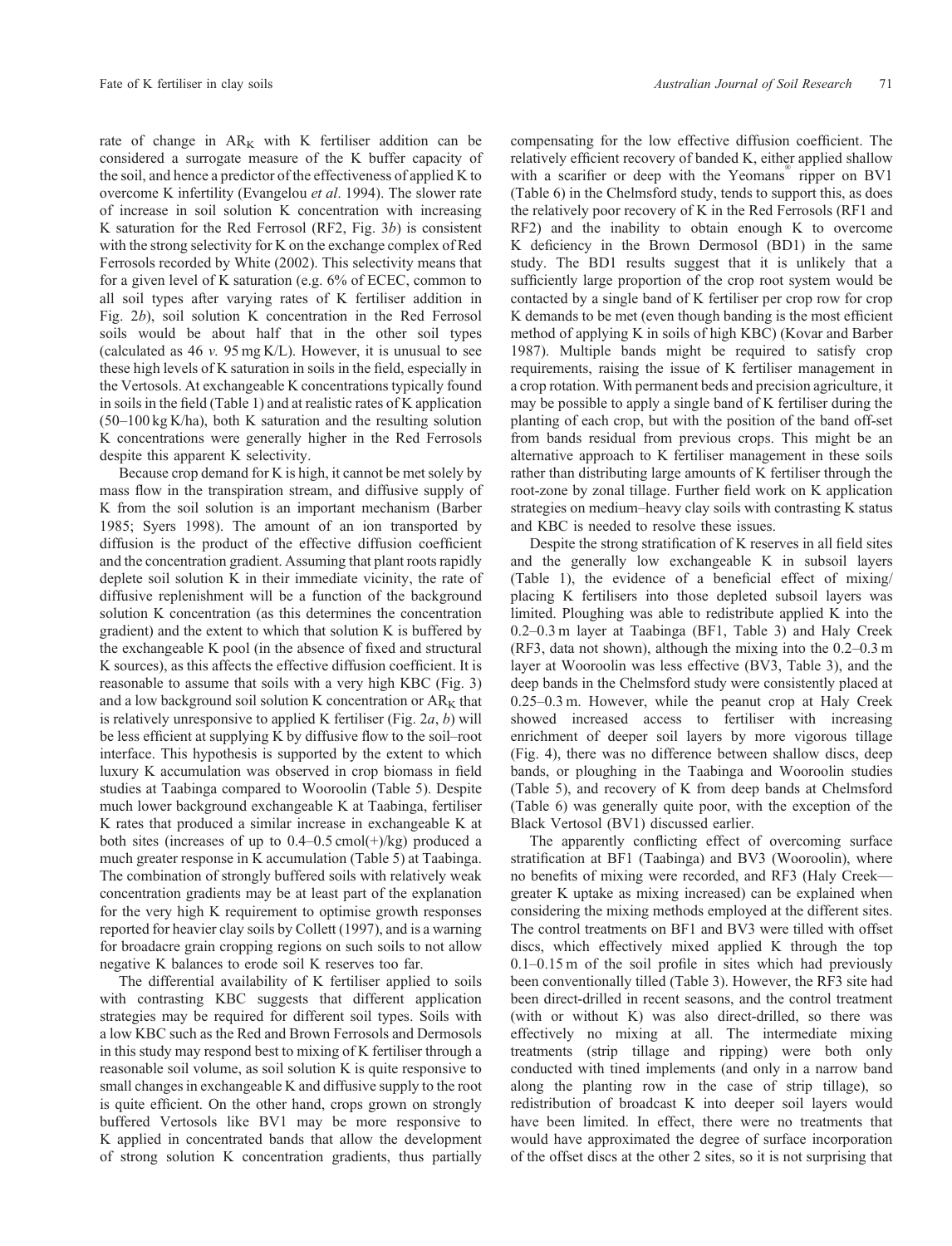<span id="page-12-0"></span>access to K increased as soil disturbance increased ([Fig. 4\)](#page-9-0), especially given the inability of K to leach in these soil types ([White 2002\)](#page-13-0).

The Haly Creek results are a clear example of the problems that will be encountered with an increasing incidence of K deficiency in direct-drill systems on clay soils where K leaching is minimal and crops rely on subsoil moisture for prolonged periods during the growing season [\(Freebairn](#page-13-0) *et al*. [1997\)](#page-13-0). Current fertiliser application strategies typically consist of pre-plant N application (banded urea or anhydrous ammonia), followed by low rates of starter fertiliser (blended N and P, often with Zn) in the seeding row at planting. Growers are already constrained by the fertiliser rates that can be applied in the seeding furrow due to negative impacts on crop establishment, especially in summer crops such as sorghum that are grown in row spacings  $\geq 1.0$  m. Surface broadcasting of K is used in direct-drill systems in North America, where less frequent moisture deficits represent a less likely constraint to root access, but even in those conditions, problems with K availability are encountered [\(Yin and Vyn 2003](#page-13-0)), and the situation is likely to be exacerbated under the much drier Australian conditions. It is therefore likely that pre-plant applications will be necessary, meaning another field operation (where anhydrous ammonia is used to supply N) and an improved understanding of the most effective application rates, band spacing, and form of applied K to optimise crop recovery. There are considerable uncertainties about all of these issues currently.

Finally, maize [\(Welch and Flannery 1985\)](#page-13-0), soybean ([Hanway](#page-13-0) [and Johnson 1985\)](#page-13-0) and peanut ([White 2002\)](#page-13-0) all exhibit more rapid K accumulation than that of biomass in relative terms, and all crops grown in these studies showed the ability to accumulate K in crop biomass in excess of that required to optimise biomass production (i.e. luxury accumulation, [Table 5\)](#page-8-0). While the K concentration in biomass increased with increasing K availability, that of grains/pods/seed + lint increased only marginally, if at all. The resulting large differences in the proportion of biomass K removed in the harvested produce (KHI) were strongly influenced by K status and crop species ([Table 5\)](#page-8-0), and the combination of these influences explains the more rapid decline in soil K status at Taabinga and the redevelopment of stratified K profiles in ploughed treatments at both sites ([Table 4](#page-8-0)). The apparently greater re-stratification of K in BV3 at Wooroolin is a result of proportionally lower K removal than in BF1 at Taabinga, with the residual K returned to the surface soil in residues.

## **Conclusions**

Continuing negative K balances will ensure the need to address K fertility management strategies in clay soils supporting broadacre cropping systems. Seasonal moisture limitations and the relative immobility of K in the soil mean that some incorporation of K fertilisers into the profile will be required, although our data do not support the need for thorough profile mixing (ploughing) or subsoil applications. However, practical issues associated with limitations to the amount of fertiliser that can be applied with the seed at planting suggest that growers will have to modify current fertiliser strategies when K applications

become warranted. This will be particularly relevant to growers who have adopted direct drill systems with minimal soil disturbance, and further work to define appropriate K fertiliser application strategies in these systems is needed.

Our data have provided clear evidence of the impact of soil properties (i.e. KBC) on the dynamics of applied K fertilisers in soil and the resulting accumulation of K by crops. Results suggest that fertiliser application strategies may need to vary between soils with high and low KBC, and further research is needed to clarify this.

#### **Acknowledgments**

The authors would like to acknowledge the support of the Grains Research and Development Corporation through funding to DAQ00471, DAQ00063 and DAQ00084, and recognise the support from the many growers in the inland Burnett who allowed access to their farm to conduct long-term field trials. In particular, the support from the Bauer, Jones, Labuschewski, and Kearney families and the Chelmsford grower group is much appreciated.

#### **References**

- Australian Agriculture Assessment (2001) Nutrient management in Australian agriculture. In 'Australian agriculture assessment. Vol. 1'. (National Land and Water Audit: Canberra, ACT)
- Barber SA (1985) Potassium availability at the soil–root interface and factors influencing potassium uptake. In 'Potassium in agriculture'. (Ed. RD Munson) pp. 309–326. (ASA, CSSA, SSSA: Madison, WI)
- Barber SA (1995) 'Soil nutrient bioavailability—a mechanistic approach.' (John Wiley and Sons Inc.: New York)
- Barrow NJ (1967) Some aspects of the effects of grazing on the nutrition of pastures. *Journal of the Australian Institute of Agricultural Science* **33**, 254–262.
- Bedrossian S, Singh B (2004) Potassium adsorption characteristics and potassium forms in some New South Wales soils in relation to early senescence in cotton. *Australian Journal of Soil Research* **42**, 747–753. doi: 10.1071/SR03143
- Bell MJ, Harch GR, Bridge BJ (1995) Effects of continuous cultivation on ferrosols in subtropical southeast Queensland. I. Site characterization, crop yields and soil chemical status. *Australian Journal of Agricultural Research* **46**, 237–253. doi: 10.1071/AR9950237
- Bell MJ, Moody PW (2001) Nitrogen, potassium, calcium and magnesium balances for dryland cropping systems (Burnett region, Queensland). In 'Australian agriculture assessment. Vol. 1'. (National Land and Water Audit: Canberra, ACT)
- Bell MJ, Moody PW, Harch GR, Want PW, Compton B (2005) Developing potassium fertiliser application strategies to address declining reserves in clay soils under rainfed cropping. In 'Proceedings PotOz '05: Second Workshop on Potassium in Australian Agriculture'. Melbourne.
- Binnie RR, Barber SA (1964) Contrasting release characteristics of potassium in alluvial and associated upland soils in Indiana. *Soil Science Society of America Proceedings* **28**, 387–409.
- Carey PL, Metherell AK, Huen CG, Almond C (2000) Using an improved tetra-phenyl boron K method to measure westland soil K reserves. In 'Soil research: A knowledge industry for land-based exporters'. Occasional Report No. 13. (Eds LD Currie, P Longanathan) pp. 247–257. (Fertilizer and Lime Research Centre, Massey University: Palmerston North, New Zealand)
- Collett IJ (1997) Potassium surveys and extension in irrigated lucerne hay. In 'Proceedings of the First Workshop on Potassium in Australian Agriculture'. Geraldton, W. Aust. (Eds MTF Wong, Y Pal, NK Edwards) pp. 47–55. (UWA Press: W. Aust.)